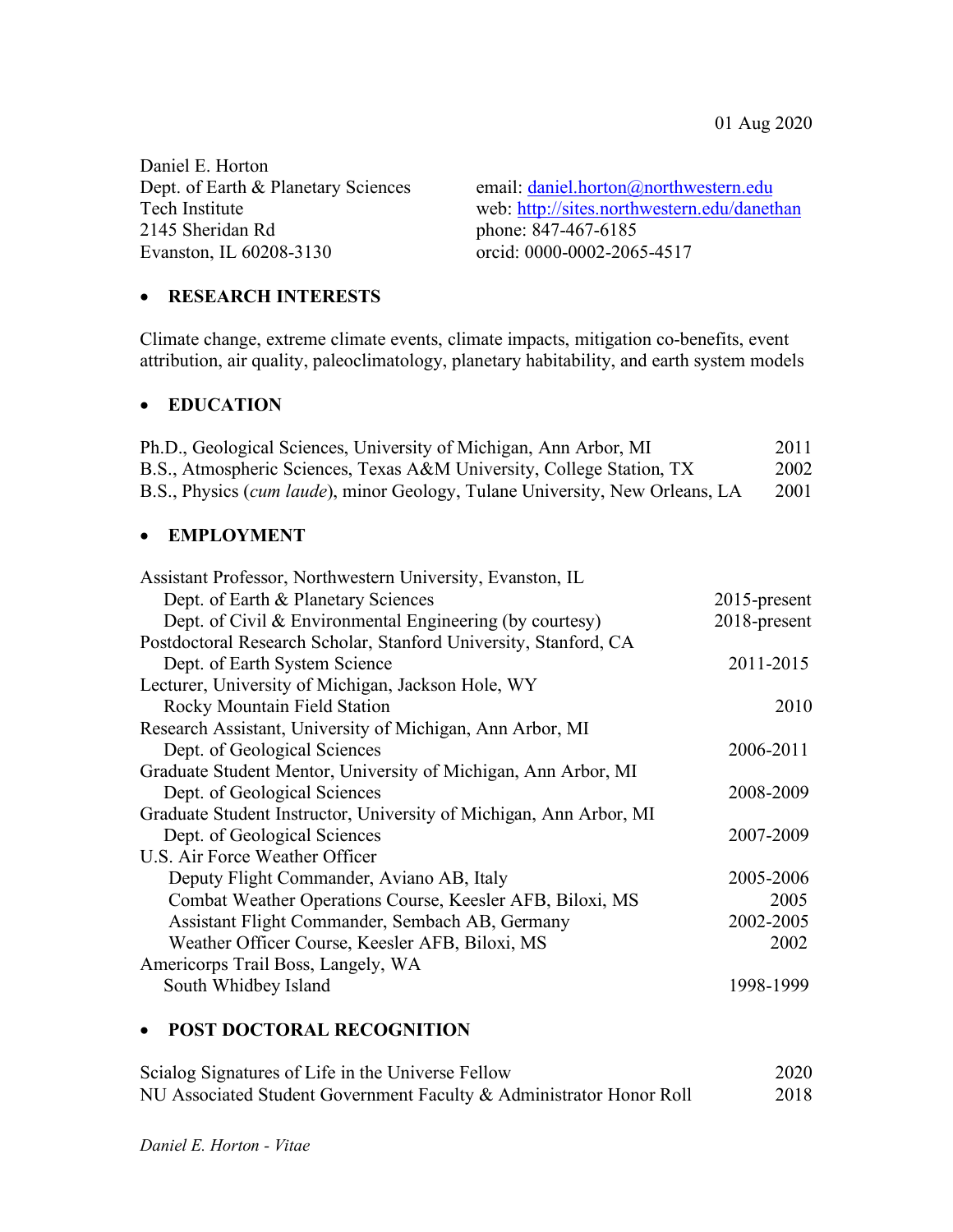| <i>JGR-Atmospheres</i> Top 10 downloaded papers                                | 2017 |
|--------------------------------------------------------------------------------|------|
| 2016 Editor's Citation for Excellence in Refereeing, JGR-Atmospheres           | 2017 |
| AGU Congressional Visit Day – State of Illinois representative                 | 2017 |
| Hewlett Diversity Curriculum Fellow, Weinberg College, Northwestern University | 2016 |
| Outstanding Achievement in Mentoring, SEES, Stanford University                | 2015 |
| ESI "Highly Cited Paper", Horton et al. (2014)                                 | 2015 |
| National Council of Grad. Schools-ProQuest Distinguished Dissertation Nominee  | 2012 |
| UM Rackham Graduate School-ProQuest Distinguished Dissertation Award           | 2011 |
|                                                                                |      |

# • **PRE-DOCTORAL AWARDS AND HONORS**

| Outstanding Student Paper Award, American Geophysical Union          | 2010        |
|----------------------------------------------------------------------|-------------|
| Outstanding Graduate Student Instructor, UM, university-level        | 2009        |
| Outstanding Graduate Student Instructor, UM, department-level        | 2009        |
| Rocky Mountain Association of Geologists Veterans Scholarship        | 2007        |
| Scott Turner Award in Earth Sciences, UM Dept of Geological Sciences | 2007        |
| Horace H. Rackham Research Grant, UM                                 | 2007        |
| Departmental Fellowship, UM Dept of Geological Sciences              | 2006-2007   |
| Commendation Medal, U.S. Air Forces in Europe                        | 2004 & 2005 |
| Distinguished Graduate, U.S. Air Force Combat Weather Course         | 2005        |
| Basic Meteorology Scholarship, U.S. Air Force, Texas A&M University  | 2001-2002   |
| ROTC Supplemental Academic Scholarship Award, Tulane University      | 1997-2001   |
| U.S. Air Force Reserve Officer Training Corps Academic Scholarship   | 1996-2001   |

# • **PUBLICATIONS**

Mentorship key: undergraduate\*\*\*, graduate\*\*, or postdoc\*

31. J.L. Schnell\*, D.R. Peters\*\*\*, D. Wong, X. Lu, H. Zhang, H. Guo, P.L. Kinney & D.E. Horton (submitted) Potential for electric vehicle adoption to mitigate extreme air quality events in China.

30. H. Chen\*\*, Z. Zhuchang, A. Youngblood, E.T. Wolf, A. Feinstein, & D.E. Horton (in 1<sup>st</sup> revision) Enhanced and persistent flare-driven bio-indicating chemistry on synchronously-rotating rocky worlds.

29. D. Peters\*\*\*, J.L. Schnell\*, P.L. Kinney, V. Naik & D.E. Horton (accepted) Public health and climate co-benefits and tradeoffs of U.S. vehicle electrification, *GeoHealth*.

28. N.S. Diffenbaugh, C.B. Field, E. Appel, I. Azevedo, D. Baldocchi, M. Burke, J. Burney, P. Ciais, S.J. Davis, A.M. Fiore, S. Fletcher, T. Hertel, D.E. Horton, S. Hsiang, R.B. Jackson, X. Jin, M. Levi, D. Lobell ,G.A. McKinley, F.C. Moore, A. Montgomery\*\*, K.C. Nadeau, D. Pataki, J.T. Randerson, M. Reichstein, J.L. Schnell\*, S.I. Seneviratne, D. Singh, A. Steiner & G. Wong-Parodi (2020) The COVID-19 Lockdowns: A Window into the Earth System, *Nature Reviews Earth and Environment*, doi.org/10.1038s43017-020-0079-1.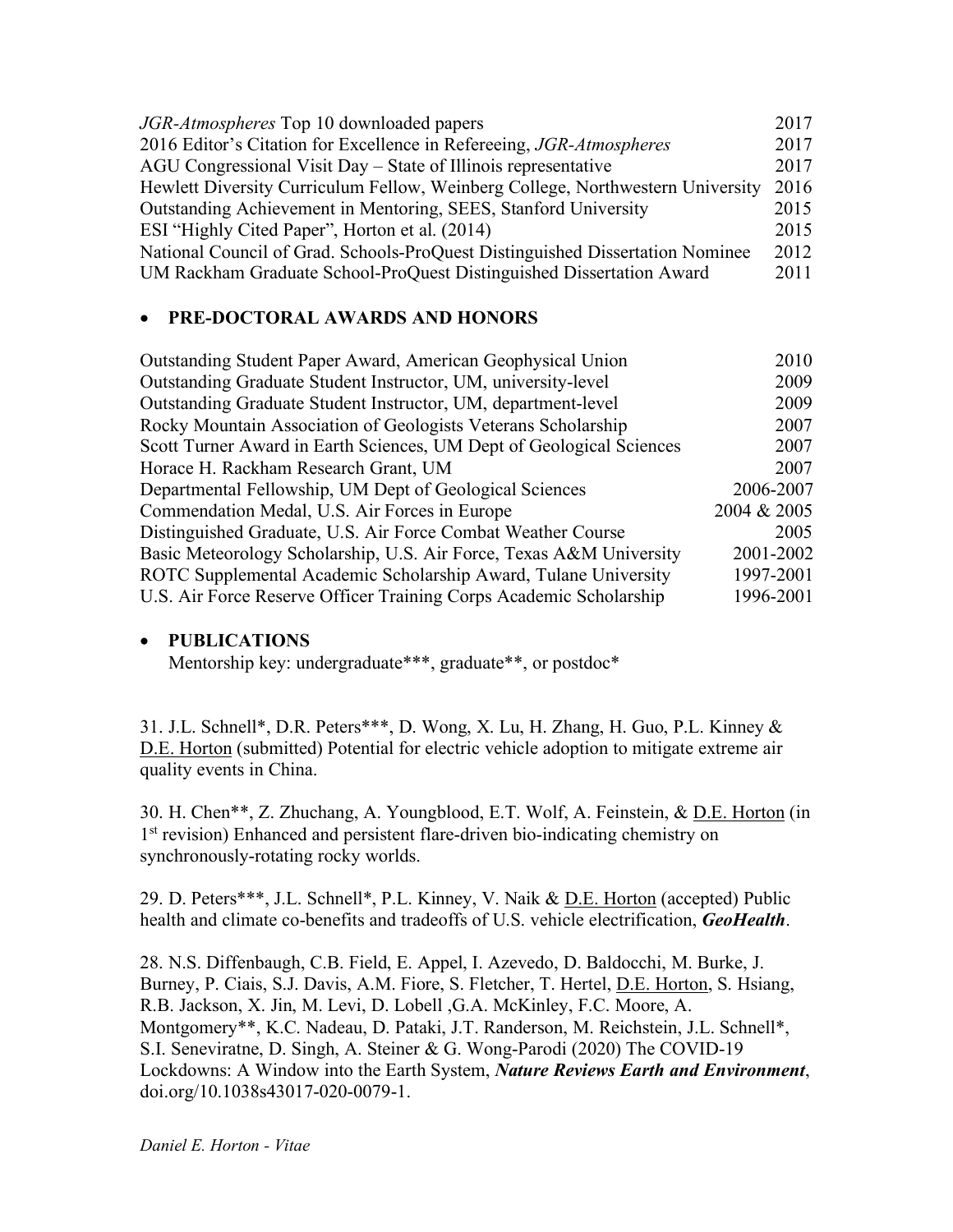27. C. Deser, F. Lehner, K. Rodgers, T. Ault, T. Delworth, P. DiNezio, A. Fiore, C. Frankignoul, J. Fyfe, D.E. Horton, J.E. Kay, R. Knutti, N. Lovenduski, J. Marotzke, K. McKinnon, S. Minobe, J. Randerson, J.A. Screen, I.R. Simpson & M. Ting (2020) Strength in numbers: The utility of Initial-condition large ensembles with multiple Earth System Models, *Nature Climate Change*, doi.org/10.1038/s41558-020-0731-2.

26. K.N. Braun\*\*\*, E.J. Theuerkauf, M.T. Hurtgen, A.L. Masterson & D.E. Horton (2020) Loss-on-ignition estimates for soil organic carbon on a Great Lakes freshwater coastal wetland, *Wetlands*, doi.org/10.1007/s13157-020-01270-z.

25. Z. Liu, <u>D.E. Horton</u>, C. Tabor, B.B. Sageman, L.M.E. Percival, B.C. Gill & D. Selby (2019) Assessing the contributions of comet impact and volcanism toward the climate perturbations of the Paleocene-Eocene thermal maximum, *Geophysical Research Letters*, doi.org/10.1029/2019GL084818.

24. H. Chen\*\*, E.T. Wolf, Z. Zhuchang & D.E. Horton (2019) Habitability and spectroscopic observability of warm M-dwarf exoplanets evaluated with 3D chemistryclimate models, *The Astrophysical Journal*, doi.org/10.3847/1538-4357/ab4f7e.

23. D. Touma, S. Stevenson, S.J. Camargo, D.E. Horton, & N.S. Diffenbaugh (2019) Variations in the intensity and spatial extent of tropical cyclone precipitation, *Geophysical Research Letters*, doi.org/10.1029/2019GL083452.

22. X. Tan, T.Y. Gan, S. Chen, D.E. Horton, X. Chen, B. Liu & K. Lin (2019) Trends in persistent seasonal-scale atmospheric circulation patterns responsible for seasonal precipitation totals and occurrences of precipitation extremes over Canada, *Journal of Climate*, doi.org/10.1175/JCLI-D-18-0401.1.

21. J.L. Schnell\*, V. Naik, L.W. Horowitz, F. Paulot, P. Ginoux, M. Zhao & D.E. Horton (2019) Air quality impacts from the electrification of light-duty passenger vehicles in the United States, *Atmospheric Environment*, doi.org/10.1016/j.atmosenv.2019.04.003.

20. C.W. Callahan\*\*\*, J.L. Schnell\* & D.E. Horton (2019) Multi-index attribution of extreme winter air quality in Beijing, China, *Journal of Geophysical Research – Atmospheres*, doi.org/10.1029/2018JD029738.

19. K.N. Braun\*\*\*, E.J. Theuerkauf, A.L. Masterson, B.B. Curry & D.E. Horton (2019) Quantifying carbon budget deficits from a rapidly eroding freshwater coastal wetland, Lake Michigan, USA, *Scientific Reports*, doi.org/10.1038/s41598-019-40855-5.

18. H. Chen\*\*, E.T. Wolf, S. Domagal-Goldman, R. Kopparapu & D.E. Horton (2018) Biosignature anisotropy modeled on temperate tidally-locked M-dwarf planets, *The Astrophysical Journal Letters*, doi.org/10.3847/2041-8213/aaebd2.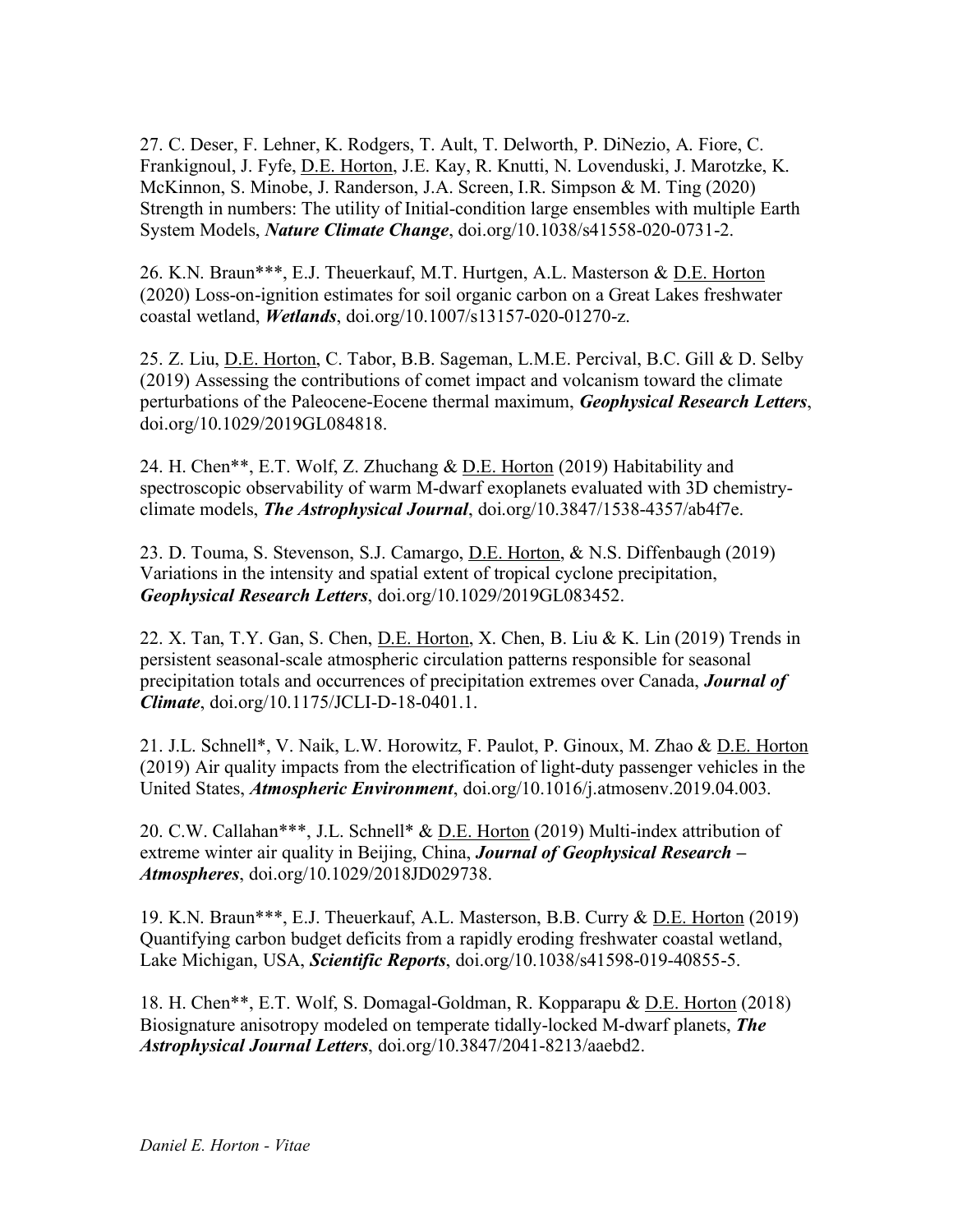17. A. Sharma, A.F. Hamlet, H.J.S. Fernando, C.E. Catlett, D.E. Horton, V.R. Kotamarthi, D.A.R. Kristovich, A.I. Packman, J.L. Tank & D.J. Wuebbles (2018) The need for an integrated land-lake-atmosphere modeling system, exemplified by North America's Great Lakes region, *Earth's Future*, doi.org/10.1029/2018EF000870.

16. X. Tan, T.Y. Gan & D.E. Horton (2018) Projected timing of perceivable changes in climate extremes for terrestrial and marine ecosystems, *Global Change Biology*, doi.org/10.1111/gcb.14329.

15. D.L. Swain, D. Singh, D.E. Horton, J.S. Mankin, T. Ballard & N.S. Diffenbaugh (2017) Earth system linkages to anomalous northeastern Pacific atmospheric ridging, *Journal of Geophysical Research – Atmospheres*, doi.org/10.1002/2017JD026575.

14. N.S. Diffenbaugh, D. Singh, J.S. Mankin, D.E. Horton, D.L. Swain, D. Touma, A. Charland, Y. Liu, M. Haugen, M. Tsiang & B. Rajaratnam (2017) Quantifying the influence of observed global warming on the probability of historically unprecedented extreme climate events, *Proceedings of the National Academy of Science*, doi.org/10.1073/pnas.1618082114.

13. S.H. Paull, D.E. Horton, M. Ashfaq, D. Rastogi, L.D. Kramer, N.S. Diffenbaugh & A.M. Kilpatrick (2017) Drought and immunity determine the intensity of West Nile virus epidemics and climate change impacts, *Proceedings of the Royal Academy B*, doi.org/10.1098/rspb.2016.2078.

12. D. Singh, D.L. Swain, J.S. Mankin, D.E. Horton, L.N. Thomas, B. Rajaratnam & N.S. Diffenbaugh (2016) Recent amplification of the North American winter temperature dipole, *Journal of Geophysical Research – Atmospheres*, doi.org/10.1002/2016JD025116.

11. D.L. Swain, D.E. Horton, D. Singh & N.S. Diffenbaugh (2016) Trends in atmospheric patterns conducive to seasonal precipitation and temperature extremes in California, *Science Advances*, doi.org/10.1126/sciadv.1501344.

10. D.E. Horton, N.C. Johnson, D. Singh, D.L. Swain, B. Rajaratnam & N.S. Diffenbaugh (2015) Contribution of changes in atmospheric circulation patterns to extreme temperature trends, *Nature*, doi.org/10.1038/nature14550.

9. C. Li, E. Sinha, D.E. Horton, N.S. Diffenbaugh & A.M. Michalak (2014) Joint bias correction of temperature and precipitation in climate model simulations, *Journal of Geophysical Research - Atmospheres*, doi.org/10.1002/2014JD022514.

8. D. Singh, D.E. Horton, M. Tsiang, M. Haugen, M. Ashfaq, R. Mei, D. Rastogi, N.C. Johnson, A. Charland, B. Rajaratnam & N.S. Diffenbaugh (2014) Severe precipitation in Northern India in June 2013: Causes, historical context, and changes in probability, in "Explaining Extremes of 2013 from a Climate Perspective", *Bulletin of the American Meteorological Society*, 95(9), S58-61.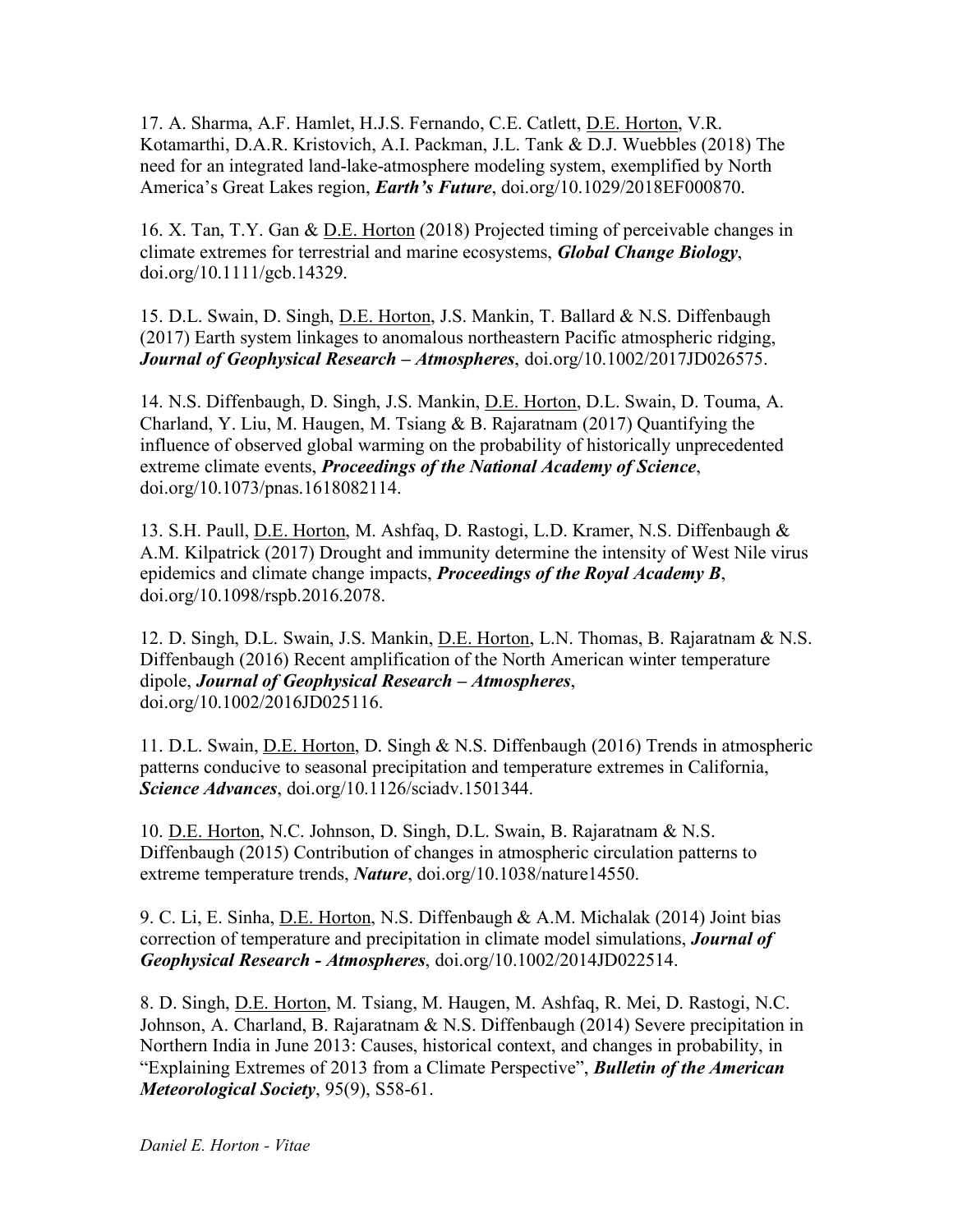7. D.E. Horton, C.B. Skinner, D. Singh & N.S. Diffenbaugh (2014) Occurrence and persistence of future air stagnation events, *Nature Climate Change*, doi.org/10.1038/nclimate2272.

6. D.P. Lowry, C.J. Poulsen, D.E. Horton, T.H. Torsvik & D. Pollard (2014) Thresholds for Paleozoic ice sheet initiation, *Geology*, doi.org/10.1130/G35615.1.

5. D.E. Horton, Harshvadhan & N.S. Diffenbaugh (2012) Response of air stagnation frequency to anthropogenically enhanced radiative forcing, *Environmental Research Letters*, doi.org/10.1088/1748-9326/7/4/044034.

4. D.E. Horton, C.J. Poulsen, I.P. Montañez & W.A. DiMichelle (2012) Eccentricitypaced late Palaeozoic climate change, *Palaeo-3,* doi.org/10.1016/j.palaeo.2012.03.014.

3. D.E. Horton, C.J. Poulsen & D. Pollard (2010) Influence of high-latitude vegetation feedbacks on late Palaeozoic glacial cycles, *Nature Geoscience*, doi.org/10.1038/NGEO922.

2. D.E. Horton & C.J. Poulsen (2009) The paradox of late Paleozoic glacioeustasy, *Geology*, 37, 715-718, doi.org/10.1130/G30016A.1.

1. D.E. Horton, C.J. Poulsen & D. Pollard (2007) Orbital and  $CO<sub>2</sub>$  forcing of late Paleozoic continental ice sheets, *Geophysical Research Letters*, doi.org/10.1029/2007GL031188.

# • **EXTERNAL RESEARH SUPPORT**

Mentorship key: undergraduate\*\*\*, graduate\*\*, or postdoc\*

- 1. D.E. Horton (PI), N. Loeb (Co-PI), S. Young (Co-PI) & J. Wang (Co-PI) SCC-CIVIC-PG Track B: Fostering Municipal- and Community-based Resilience to Hydroclimatic Extremes in America's Heartland, Aurora, Illinois, NSF CIVIC Stage 1, (submitted).
- 2. M.S. Bryan (PI), J. Jastogi (Co-PI) & <u>D.E. Horton</u> (Co-PI) (2020) Air Quality and COVID-19 Severity in Cook County, Illinois, NIEHS, \$463k (submitted).
- 3. D.E. Horton & A. Montgomery\*\* (2020) Characterization of neighborhood-scale air quality using satellite observations, high-density ground-based sensors, and numerical model simulations, NASA FINESST, \$135k (declined).
- 4. S. van der Lee (PI)…D.E. Horton (Sr. Per.) et al (2019) HDR DSC: Collaborative Research: The Metropolitan Chicago Data Science Corps (MCDC): Learning from Data to Support Communities, NSF, (declined).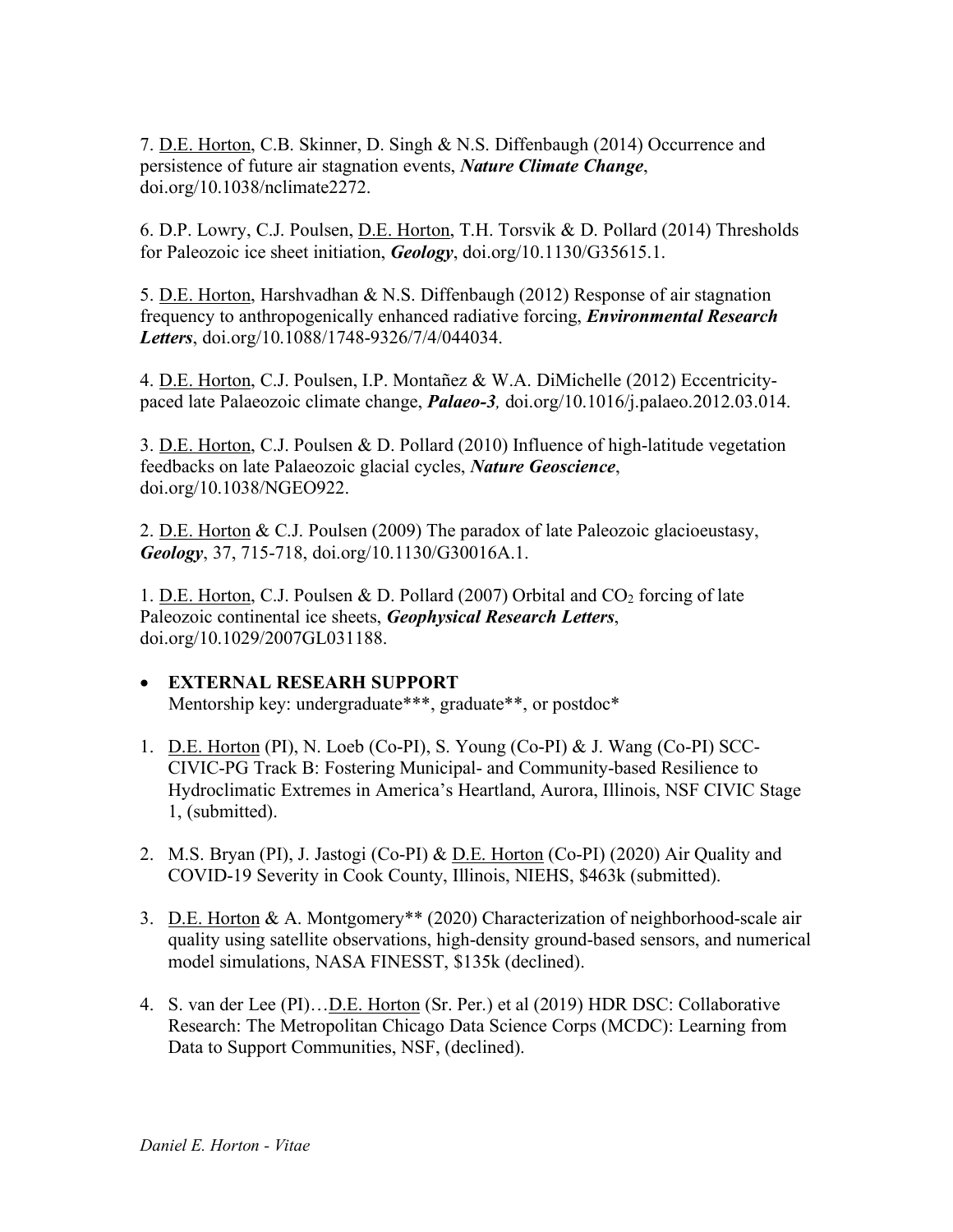- 5. D.E. Horton & A. Montgomery\*\* (2019) Characterization of neighborhood-scale air quality using remote sensing, modeling, and high-density ground-based measurements, NASA FINESST, \$135k (declined).
- 6. D.E. Horton & H. Chen\*\* (2019) Habitability and observational prospects of rocky exoplanets evaluated with 3D chemistry-climate models, NASA FINESST, \$135k (awarded).
- 7. A.B. Becker (PI), D.E. Horton (Co-PI), J. Rudyk (Co-PI) & M. Geraci (Co-PI) (2019) Capturing climate mitigation and public health co-benefits of a multi-level neighborhood walkability intervention, Robert Wood Johnson Foundation, \$350k (declined).
- 8. P. Kinney (PI), D.E. Horton (Co-PI), M. Walsh (Co-PI), J.I. Levy (Co-PI), C. Peterson (Co-PI) B. Keppard (Co-PI) T. Reardon (Co-PI), S. Jones (Co-PI) & J. Tamerius (Co-PI) (2019) Assessing the health and equity impacts of the transition to electric vehicles in eastern Massachusetts, Robert Wood Johnson Foundation, \$350k (declined).
- 9. D.E. Horton (PI), A. Fiore (Co-PI), P. Kinney (Co-PI) & T. Holloway (Co-PI) (2019) Assessing co-benefits of cross-modal transportation electrification in China and India, Wellcome Foundation, \$431k (declined).
- 10. G. Buscanera (PI), K. Daniels (Co-PI), A. Handwerger (Co-PI) & D.E. Horton (Co-PI) (2018) Defining precursors of ground failure: a multiscale framework for early landslide prediction through geomechanics and remote sensing, NSF PREEVENTS, \$1.45M (awarded).
- 11. A. Packman (PI), D.E. Horton (Co-PI), S.L. Young (Co-PI), M.H. Garcia (Co-PI) & S. Collis (Co-PI) (2018) RAISE: Systems Approaches for Vulnerable Evaluation and Urban Resilience (SAVEUR), NSF Convergence, \$1M (awarded).
- 12. A. Packman (PI)... D.E. Horton (Sr. Per.) et al, NSF NRT-INFEWS-HRD: Urban Water-Food-Energy-Ecosystems Design Strategies, \$3M (declined).
- 13. D.E. Horton & H. Chen\*\* (2018) Simulating biosignatures in Earth-like planets atmospheres, NASA Earth and Space Science Fellowship, \$135k (declined).
- 14. P. Jing (PI) & D.E. Horton (Co-I), NASA ROSES-2017 SAGE III/ISS Science Team: Influence of dynamical processes on the distribution of ozone in the lower stratosphere and upper troposphere using SAGE III/ISS, \$392k (declined).
- 15. C.B. Phillips\*, A. Packman & D.E. Horton, Effects of river flow variability and sediment dynamics on habitat stability under changing climate and hydropower development, The Nature Conservancy NatureNet Science Fellows Post-doctoral Research Grant, \$44.2k (awarded).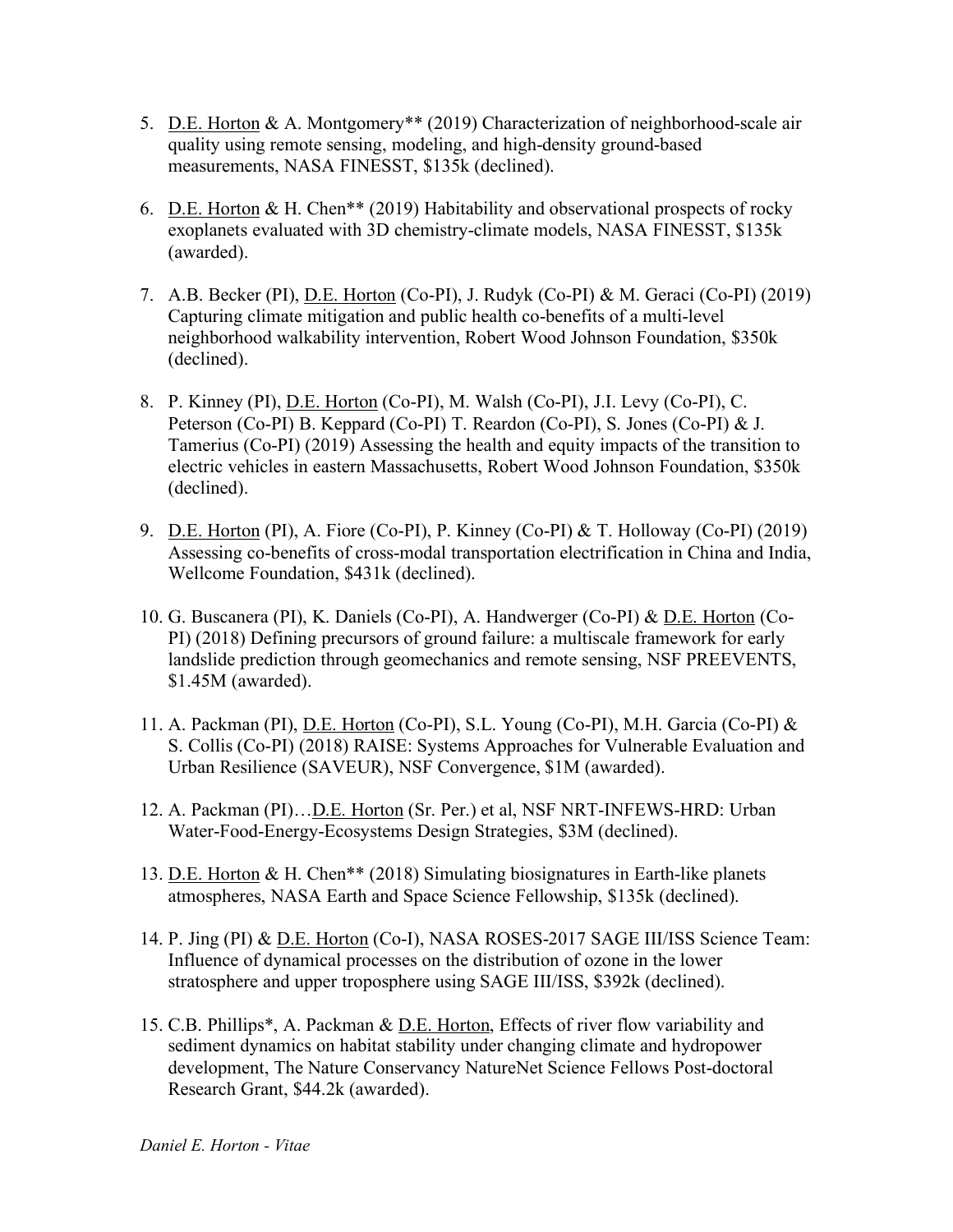- 16. D.E. Horton & H. Chen\*\* (2018) 3-D biosignatures and atmospheric chemistry of Earth-like planets, NSF Graduate Research Fellowship Program, \$135k (declined).
- 17. K.C. Park (PI), D.E. Horton (Co-PI), N.A. Patankar (Co-PI) & F. Lamm (Co-PI) INFEWS/T3: Atmospheric water collection for sustainable drip irrigation, \$2.5M (declined).
- 18. D.E. Horton & H. Chen\*\* Role of day-length in modulating atmospheric circulation and habitable refugia, NASA Earth and Space Science Fellowship, \$135k (declined).
- 19. M.L. Chipman\*, Y. Axford, & D.E. Horton Quantitative temperature reconstructions from South Greenland over the past two millennia: evaluating the role of internal variability in driving high-latitude climate, NSF Division of Earth Science Postdoctoral Fellowship, (declined).

### • **INTERNAL RESEARH SUPPORT** Mentorship key: undergraduate\*\*\*, graduate\*\*, or postdoc\*

- 1. R. Cronk\*\*\* (2020) Air pollution effects on mammographic breast density, Weinberg Summer Research Grant, \$3.5k (awarded)
- 2. C. Carty\*\*\* (2020) Quantifying the horizontal transport of gaseous constituents on a slow rotation exoplanet, Weinberg Summer Research Grant, \$3.5k (awarded)
- 3. M. Visa\*\*\* (2020) Ride-share vehicle electrification, Northwestern Summer Undergraduate Research Grant, \$3.5k (awarded).
- 4. A.E. Motter, D.M. Abrams  $\&$  D.E. Horton (2019) What is the air quality and  $CO<sub>2</sub>$ impact of an electric vehicle transition?, Center for Engineering Sustainability and Resilience Seed Funding Initiative, \$60k (awarded).
- 5. D.E. Horton (2019) Projected changes in Middle East dust storm frequency, intensity, and duration, Northwestern Undergraduate Research Assistant Program, \$3.5k (awarded).
- 6. D. Goldstein\*\*\* (2019) The impacts of EVs on public health, Weinberg Summer Undergraduate Research Grant, \$3.5k (awarded).
- 7. A. Rogin\*\*\* (2019) Modelling the co-benefits of CTA bus electrification on air quality and health, Weinberg Summer Undergraduate Research Grant, \$3.5k (awarded).
- 8. L. Yang\*\*\* (2019) Projections of breadfruit (*Artocarpus altilis*) range suitability under divergent climate pathways, Northwestern Summer Undergraduate Research Grant, \$3.5k (awarded).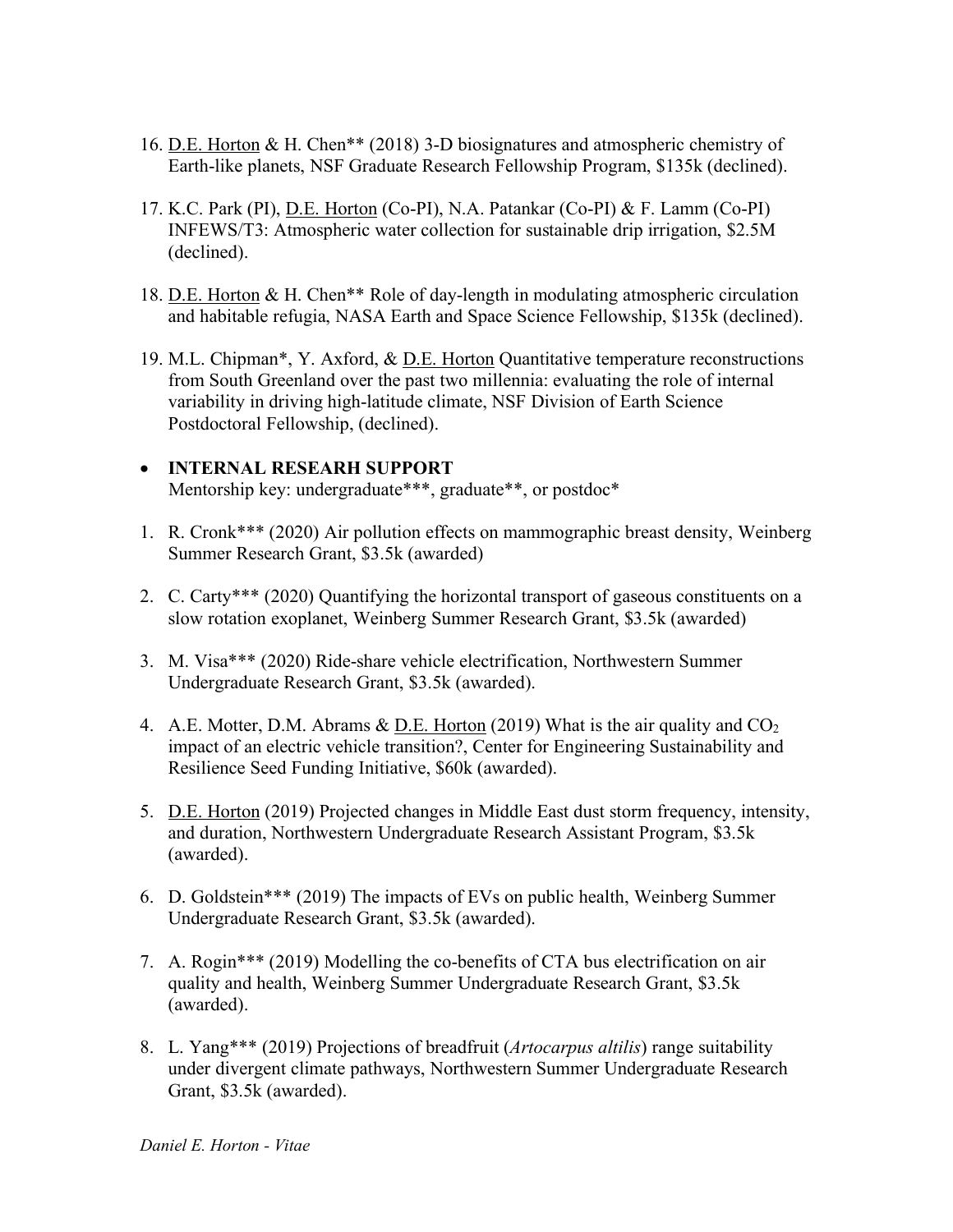- 9. C. Cai\*\*\* (2019) Modeled atmospheric emission profiles of different marine fuels and their impacts on public health over the Great Lakes Region, Northwestern Summer Undergraduate Research Grant, \$3.5k (awarded).
- 10. D. Peters\*\*\* (2018) Electric vehicle impacts in China, Weinberg Summer Undergraduate Research Grant, \$3.5k (awarded).
- 11. K. Braun\*\*\* (2017) Quantifying carbon in Illinois wetlands, Academic Year Undergraduate Research Grant, \$1k (awarded).
- 12. S. Weiser\*\*\* (2017) Climate change and sinuosity, Northwestern Summer Undergraduate Research Grant, \$3.5k (awarded, unclaimed).
- 13. C. Callahan\*\*\* (2017) Quantifying the influence of climate change on extreme air quality events, Northwestern Summer Undergraduate Research Grant, \$3.5k (awarded, unclaimed).

# • **PROFESSIONAL TALKS**

### **Invited Research Seminars**

|    | 1. CLIVAR–Large Ensembles Working Group                                         | 2020 |
|----|---------------------------------------------------------------------------------|------|
| 2. | Climate Change Research Luncheon, Northwestern University, IL                   | 2020 |
| 3. | Marine, Earth, & Atmospheric Sciences, North Carolina State University          | 2020 |
| 4. | Dept. of Geological & Environmental Sciences, Western Michigan University       | 2019 |
| 5. | Dept. of Earth & Environmental Sciences, Tulane University                      | 2018 |
| 6. | Dept. of Civil & Environmental Engineering, Northwestern University, IL         | 2018 |
| 7. | CLIVAR–Predictability, Predictions, and Applications Interface Panel            | 2018 |
| 8. | <b>CLIVAR-Large Ensembles Working Group</b>                                     | 2018 |
| 9. | Associated Colleges of the Chicago Area Spring Physics Seminar                  | 2018 |
|    | 10. Environmental Law Colloquium, Pritzker School of Law, Northwestern U, IL    | 2018 |
|    | 11. Finite Earth Faculty Luncheon, Northwestern University, IL                  | 2017 |
|    | 12. Dept. of Geological Sciences, Indiana University, IN                        | 2016 |
|    | 13. Dept. of Earth & Environmental Sciences, University of Illinois at Chicago  | 2016 |
|    | 14. Carnegie Endowment for International Peace, Washington, DC                  | 2016 |
|    | 15. Dept. of Civil & Environmental Engineering, Northwestern University, IL     | 2016 |
|    | 16. Institute for Sustainability and Energy at Northwestern University, IL      | 2016 |
|    | 17. Dept. of Geosciences, University of Wisconsin-Milwaukee, WI                 | 2016 |
|    | 18. Understanding Global Change Workshop, Stanford University, CA               | 2015 |
|    | 19. Dept. of Earth & Planetary Sciences, Northwestern University, IL            | 2015 |
|    | 20. Dept. of Geography, Portland State University, OR                           | 2014 |
|    | 21. Dept. of Environmental Earth System Science, Stanford University, CA        | 2014 |
|    | 22. Global Health Education Program, Stanford University School of Medicine, CA | 2014 |
|    | 23. Atmosphere, Energy & Earth Division, Lawrence Livermore National Lab, CA    | 2014 |
|    | 24. Earth Day 2014: Connecting the Dots, Stanford University, CA                | 2014 |
|    | 25. Dept. of Civil & Environmental Engineering, Stanford University, CA         | 2014 |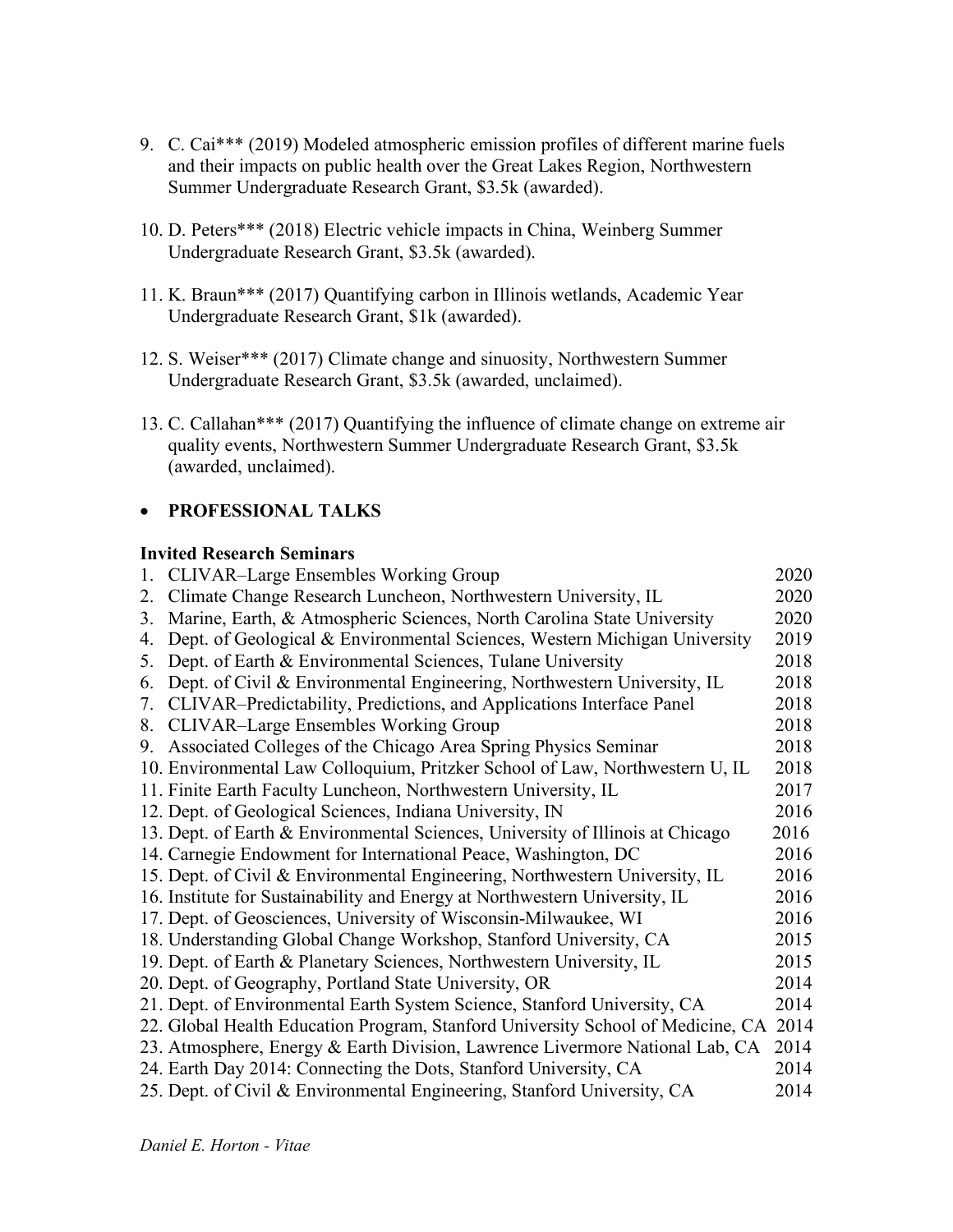| 26. School of Earth Sciences, Stanford University, CA                      | 2013 |
|----------------------------------------------------------------------------|------|
| 27. Dept. of Geology, University of Cincinnati, OH                         | 2012 |
| 28. Dept. of Earth Sciences, University of Memphis, TN                     | 2012 |
| 29. Dept. of Earth Sciences, Dartmouth College, NH                         | 2012 |
| 30. Synergistic Ocean-Atmosphere-Climate Seminar, U.C., Davis, CA          | 2011 |
| <b>Invited Academic Lectures</b>                                           |      |
| 1. CE-260, McCormick School of Engineering, Northwestern University, IL    | 2018 |
| JOUR-425, Medill School of Journalism, Northwestern University, IL<br>2.   | 2017 |
| EGL-102-001, English Dept., Oakton Community College, IL<br>3.             | 2017 |
| EGL-102-003, English Dept., Oakton Community College, IL<br>4.             | 2017 |
| EARTH-342, Weinberg College, Northwestern University, IL<br>5.             | 2017 |
| CE-260, McCormick School of Engineering, Northwestern University, IL<br>6. | 2017 |
| PPTYTORT-613, Pritzker School of Law, Northwestern University, IL<br>7.    | 2017 |
| CE-361, McCormick School of Engineering, Northwestern University, IL<br>8. | 2016 |
| EARTH-342, Weinberg College, Northwestern University, IL<br>9.             | 2016 |
| 10. PPTYTORT-613, Pritzker School of Law, Northwestern University, IL      | 2016 |
| 11. CE-260, McCormick School of Engineering, Northwestern University, IL   | 2016 |
| 12. JOUR-425, Medill School of Journalism, Northwestern University, IL     | 2016 |

### **First-authored Conference Presentations**

Mentorship key: high school\*\*\*\*, undergraduate\*\*\*, graduate\*\*, or postdoc\*

12. D.E. Horton, J.L. Schnell\*, A. Montgomery\*\*, A.L. Rogin\*\*\*, D.R. Peters\*\*\*, C. Cai\*\*\*, D. Goldstein\*\*\* & K. Srinivasan\*\*\*\* (2019) Decision-tools for informed EV adoption and co-benefit/tradeoff analyses, AGU Fall Mtg.

11. D.E. Horton, C. Callahan\*\*\* & J.L. Schnell\* (2019) Multi-index attribution of the meteorology behind Beijing's poor air quality events, CLIVAR Large Ensembles Workshop, Boulder, CO.

10. D.E. Horton, J.L. Schnell\*, Y. Suo\*\* & C. Callahan\*\*\* (2017) Meteorological drivers of extreme air pollution events, AGU Fall Mtg.

9. D.E Horton, J.S. Mankin, D. Singh, D.L. Swain & N.S. Diffenbaugh (2016) Cluster classification of mid-latitude summer circulation patterns in the CESM1 Large Ensemble, AGU Fall Mtg.

8. D.E Horton, J.S. Mankin, D. Singh, D.L. Swain, N.C. Johnson & N.S. Diffenbaugh (2015) Probability of atmospheric circulation pattern occurrence in pre-industrial, historical, and future climates, AGU Fall Mtg.

7. D.E Horton, D. Singh, D.L. Swain & N.S. Diffenbaugh (2014) Surface temperature extremes and detectable trends in northern hemisphere mid-tropospheric planetary wave pattern occurrence and persistence, AGU Fall Mtg.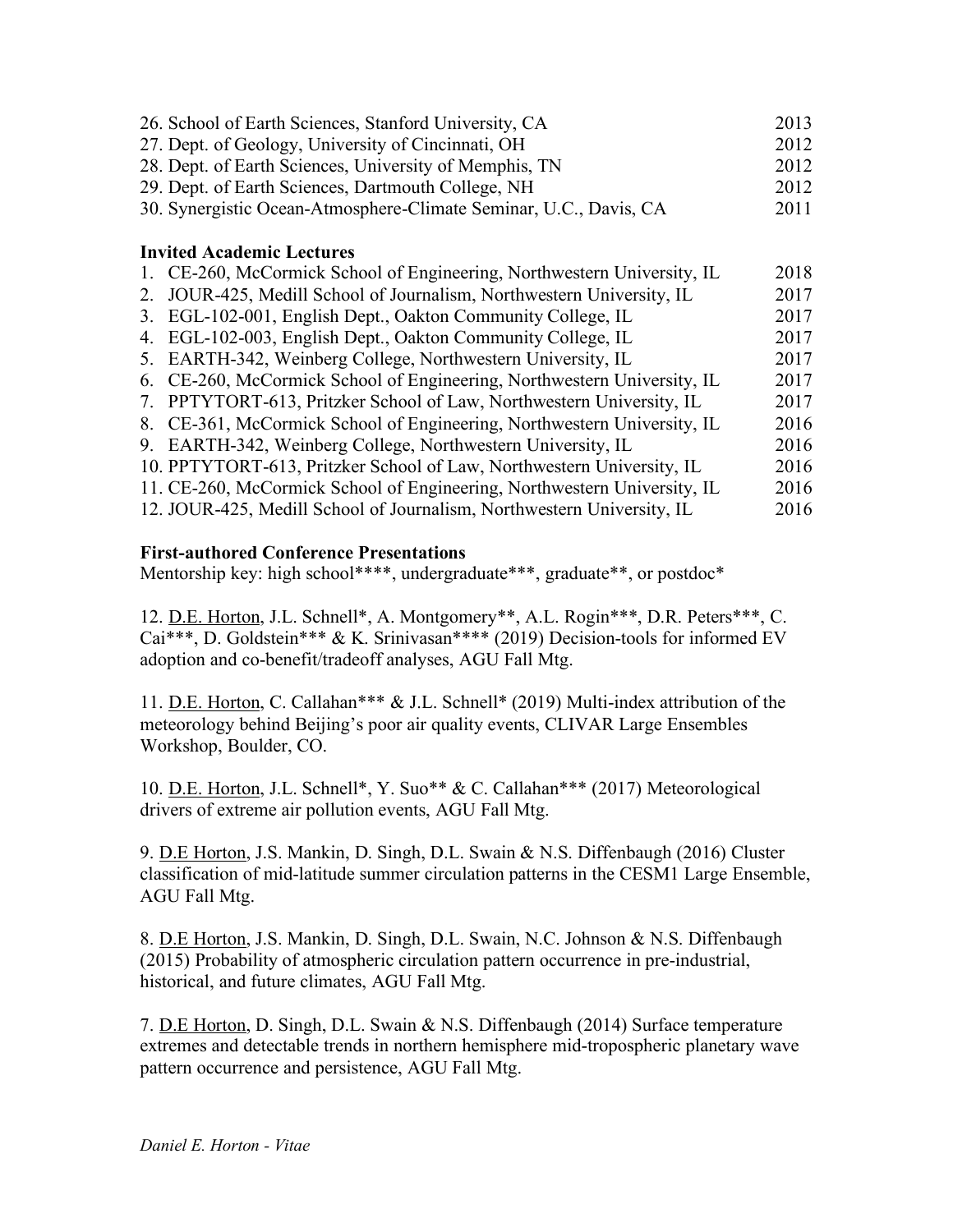6. D.E Horton & N.S. Diffenbaugh (2013) Occurrence and persistence of air stagnation events in current and future forcing regimes, AGU Fall Mtg.

5. D.E Horton, A.M. Kilpatrick, J. Ruybal & N.S. Diffenbaugh (2012) The evolution of disease vectors in a warming world: mosquitoes, incubators, and CMIP5 temperature projections, AGU Fall Mtg.

4. D.E Horton, C.J. Poulsen & T.H. Torsvik (2011) Paleozoic ice sheet inception; a study of paleogeographic sensitivity, AGU Fall Mtg.

3. D.E Horton, Harshvardhan & N.S. Diffenbaugh (2011) Future changes in air stagnation frequency; a global perspective, AGU Fall Mtg.

2. D.E Horton & C.J. Poulsen (2010) High-latitude ecosystem change enables late Paleozoic glacial-interglacial cycles, AGU Fall Mtg.

1. D.E Horton, C.J. Poulsen & D. Pollard (2007) Simulations of late Paleozoic continental ice sheets under orbital and  $CO<sub>2</sub>$  forcing, AGU Fall Mtg.

# **Co-authored Conference Presentations**

Mentorship key: high school\*\*\*\*, undergraduate\*\*\*, graduate\*\*, or postdoc\*

58. H. Chen\*\*, M. Mendillo, J.C. Becker & <u>D.E. Horton</u>, (2020) On the ionospheres of strongly- to weakly-oxygenated exoplanets, AGU Fall Mtg.

57. R.D. Harp\*, J.M. Colborn, K.B. Karnauskas, B. Candrinho, K.L. Colborn, L. Zhang & D.E. Horton, (2020) Toward using climate to increase lead-time of a malaria early warning system in Mozambique, AGU Fall Mtg.

56. I. Crisologo\*, S. Collis & D.E. Horton (2020) Climatological analysis of melting layer altitude in landfalling atmospheric rivers using weather radars, AGU Fall Mtg.

55. A. Montgomery\*\*, J.L. Schnell\*, A.L. Rogin\*\*\* & D.E. Horton (2020) Characterization and mitigation strategies for Chicago air quality, AGU Fall Mtg.

54. C.B. Phillips\*, C.A. Rogéliz, D.E. Horton, J. Higgins & A.I. Packman (2020) River channel and watershed self-organization limit the flux of fine particles, AGU Fall Mtg.

53. I. Crisologo\*, H. Luo, D.E. Horton, G. Buscarnera, M.H. Garcia & S. Collis (2020) Characterization of uncertainties in high-resolution rainfall retrieval for small catchments, European Conference on Radar in Meteorology and Hydrology.

52. C.B. Phillips\*, C.A. Rogéliz, D.E. Horton, J. Higgins & A.I. Packman (2020) Landscape and river self-organization limit the flux of fine particles, EGU Annual Mtg.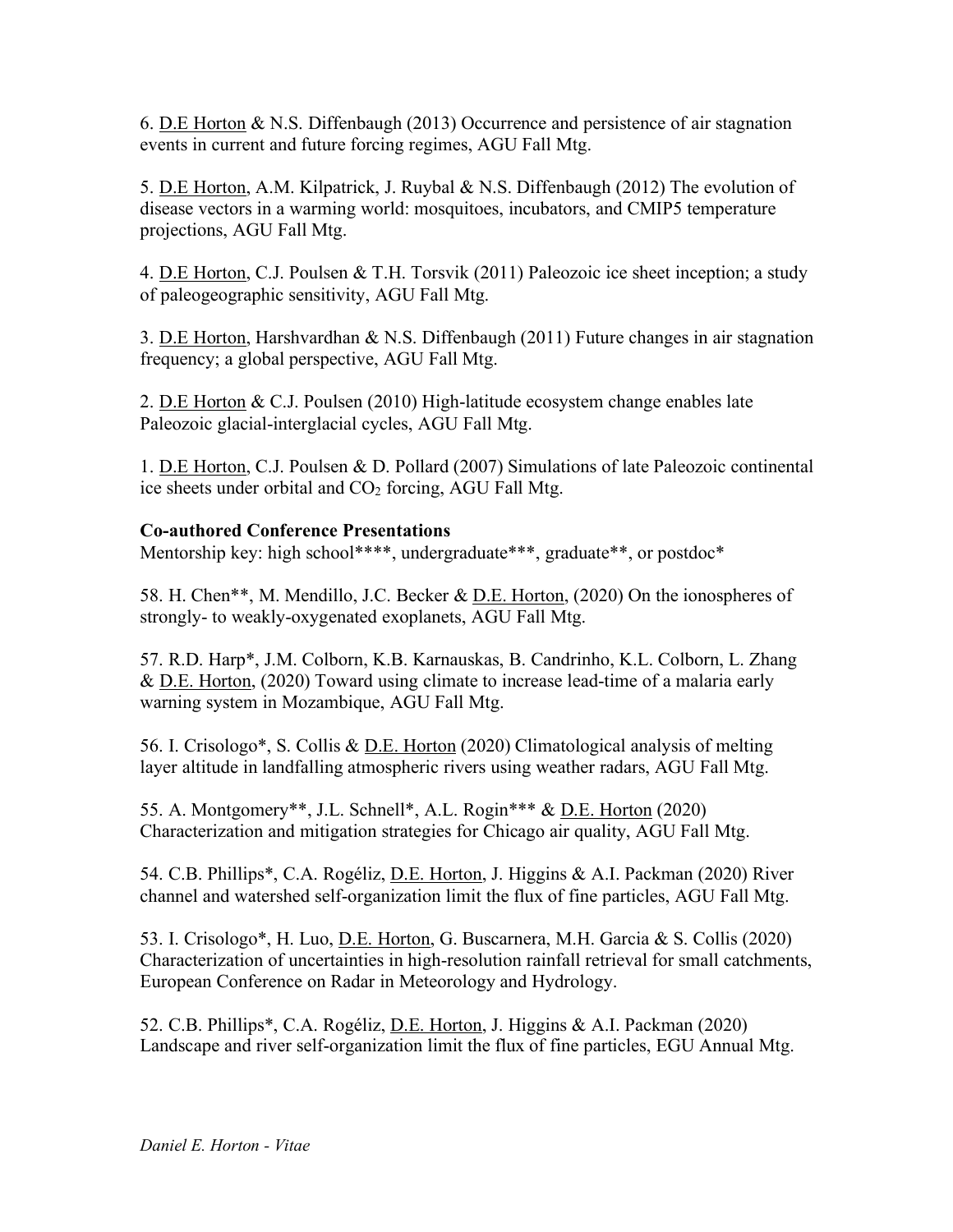51. H. Chen\*\*, Z. Zhuchang, E.T. Wolf, A. Youngblood, A. Feinstein & D.E. Horton (2020) Influence of Large Stellar Flares on Magnetized and Unmagnetized Tidally-locked Rocky Exoplanets, Asia-Oceania Geosciences Society, Hongcheon, South Korea.

50. H. Chen\*\*, Z. Zhuchang, E.T. Wolf, A. Youngblood, A. Feinstein & D.E. Horton (2020) Influence of Large Stellar Flares on Magnetized and Unmagnetized Tidally-locked Rocky Exoplanets, Exoplanets III, Heidelberg, DE.

49. D. Goldstein\*\*\*, K. Srinivasan\*\*\*\*, J.L. Schnell\* & D.E. Horton (2020) Consumertargeted electric v. internal combustion vehicle emissions calculator, International Symposium on Sustainable Systems and Technology, Pittsburgh, PA.

48. J. Wang, I. Crisologo\*, S. Collis, D.E. Horton & G. Buscarnera (2020) High resolution precipitation retrieval for hydrological modeling including WRF-hydro and land failure models over California, USA, Weather Radar and Hydrology, Nanjing, China.

47. D.E. Lawson, A.E. Nesbitt, B. Whitehouse, D.E. Horton, M.N. Peterson, K.T. Stephenson & D.J. Wuebbles (2020) Using local examples of wildlife climate adaptation to start a nationwide dialog on climate change one state at a time, AMS Annual Mtg.

46. D. Touma, S. Stevenson, S.J. Camargo, D.E. Horton & N.S. Diffenbaugh (2020) Variations in the intensity and spatial extent of tropical cyclone precipitation, AMS Annual Mtg.

45. M.J. Potosnak, P. Banerjee, M.B. Berkelhammer, R. Sankaran, V.R. Kotamarthi, R.L. Jacob, P.H. Beckman, S. Shahkarami, D.E. Horton, A. Montgomery\*\* & C.E. Catlett (2019) Array of Things: A high-density, urban deployment of low-cost air quality sensors, AGU Fall Mtg.

44. I. Crisologo\*, H. Luo, A. Medendorp, M.H. Garcia, S. Collis & D.E. Horton (2019) Using high-resolution radar rainfall products to improve city-scale flood models for urban resilience, AGU Fall Mtg.

43. H. Luo, I. Crisologo\*, D.E. Horton, M.H. Garcia, S. Collis & A.I Packman (2019) A Revisit of Temporal and Spatial Variability and Resolution of Rainfall Measurements Relevant for Urban Hydrology, AGU Fall Mtg.

42. J.L. Schnell\*, D.R. Peters\*\*\*, D. Wong, X. Lu, H. Zhang, H. Gao & D.E. Horton (2019) Air quality and human health impacts from electric vehicle adoption in Chinese megacities, AGU Fall Mtg.

41. A. Montgomery\*\*, J.L. Schnell\* & D.E. Horton (2019) A multiplatform characterization of urban air quality at neighborhood scales: A Chicago Case Study, AGU Fall Mtg.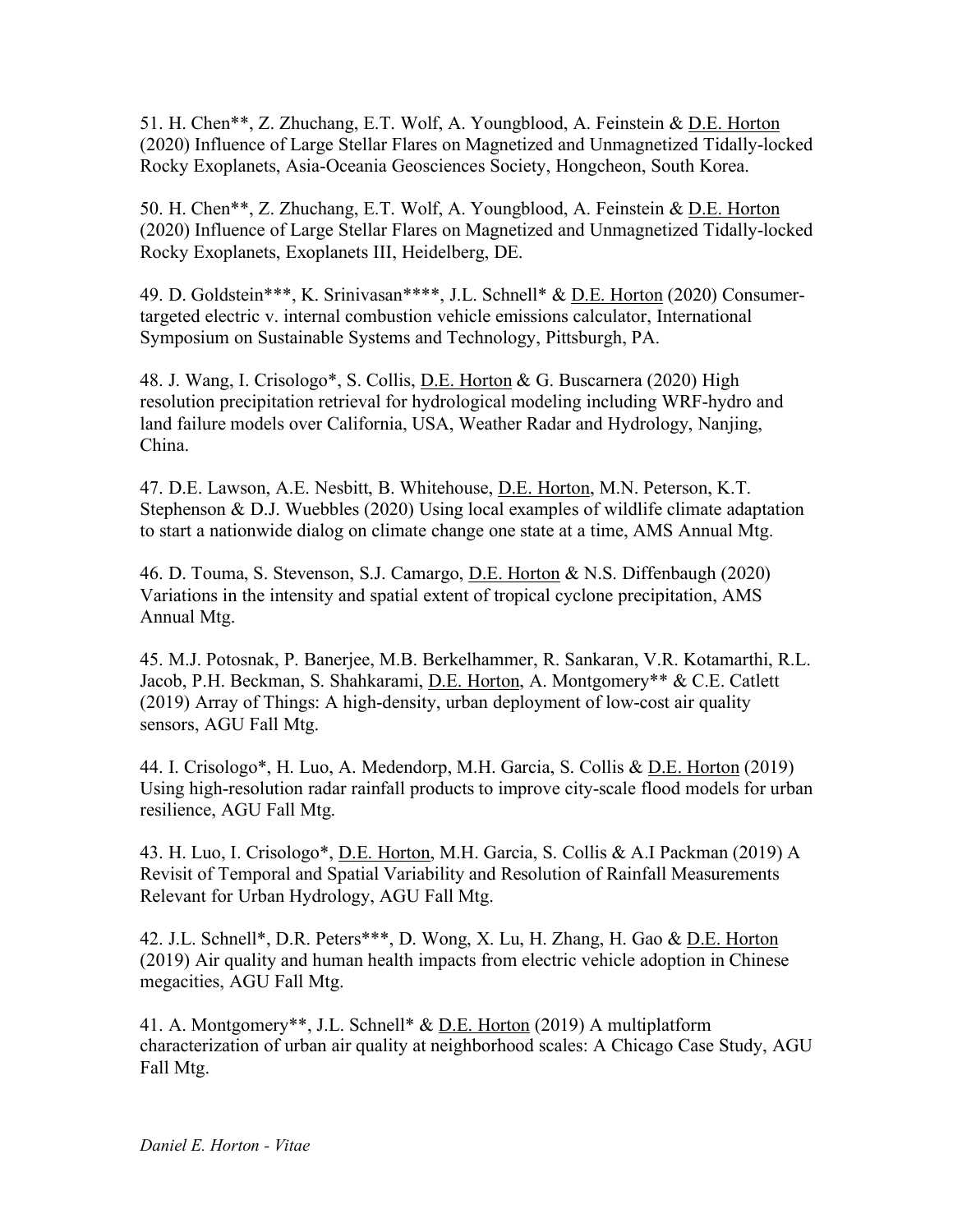40. A.L. Rogin\*\*\*, J.L. Schnell\*, A. Montgomery\*\* & D.E. Horton (2019) Air quality and health impacts of electrifying Chicago's municipal vehicle fleet, AGU Fall Mtg.

39. C.B. Phillips\*, C.A. Rogéliz, D.E. Horton, J. Higgins & A.I. Packman (2019), A combined physics and data-driven approach for predicting suspended sediment dynamics in river networks, AGU Fall Mtg.

38. L.L. Yang\*\*\*, N.J.C. Zerenga & D.E. Horton (2019) Breadfruit (*artocarpus altilis*) range suitability and adaptation potential under divergent climate pathways, AGU Fall Mtg.

37. H. Chen\*\*, E.T. Wolf, Z. Zhuchang & D.E. Horton (2019) Habitability and Observability of strongly to weakly oxygenated M-dwarf exoplanets constrained by 3D chemistry-climate models, AGU Fall Mtg.

36. H. Chen\*\*, E.T. Wolf, R. Kopparapu, S. Domagal-Goldman, Z. Zhuchang & D.E. Horton (2019) M-dwarf activity driven 3D climate and photochemistry of inner habitable zone tidally-locked rocky planets, AAS Extreme Solar Systems IV, Reykjavik, Iceland.

35. D. Touma, S. Stevenson, S.J. Camargo, D.E. Horton & N.S. Diffenbaugh (2019) Variations in the intensity and spatial extent of tropical cyclone precipitation, Workshop on Risk Analysis for Extremes in the Earth System, Lawrence Berkeley Laboratory.

34. C.B. Phillips\*, C.A. Rogéliz Prada, D.E. Horton & A.I. Packman (2019), Exploring the signature of climate, catchment, and internal variability on river suspended sediment dynamics, Catchment Sciences, Gordon Research Conference.

33. H. Chen\*\*, E.T. Wolf, Z. Zhuchang & D.E. Horton (2019) Coupled 3D chemistryclimate simulations of moist greenhouse terrestrial planets: water-loss and spectroscopic observability, AbSciCon.

32. C.B. Phillips\*, C.A. Rogéliz Prada, D.E. Horton & A.I Packman (2019) Deciphering the role of autogenic processes on the dynamics of fine particle transport in mountain streams, EGU Annual Mtg.

31. C.B. Phillips\*, D.E. Horton & A.I Packman (2018) Exploring the signature of climate and internal variability on river suspended sediment dynamics, AGU Fall Mtg.

30. K.N. Braun\*\*\*, E.J. Theuerkauf, A.L. Masterson, B.B. Curry & D.E. Horton (2018) Quantifying carbon budgets deficits from a rapidly eroding freshwater coastal wetland, Lake Michigan, USA, AGU Fall Mtg.

29. H. Chen\*\*, E.T. Wolf, S. Domagal-Goldman, R. Kopparapu & D.E. Horton (2018) Global biosignature distributions on temperate tidally-locked planets orbiting M-dwarfs simulated with a 3-D chemistry climate model, AGU Fall Mtg.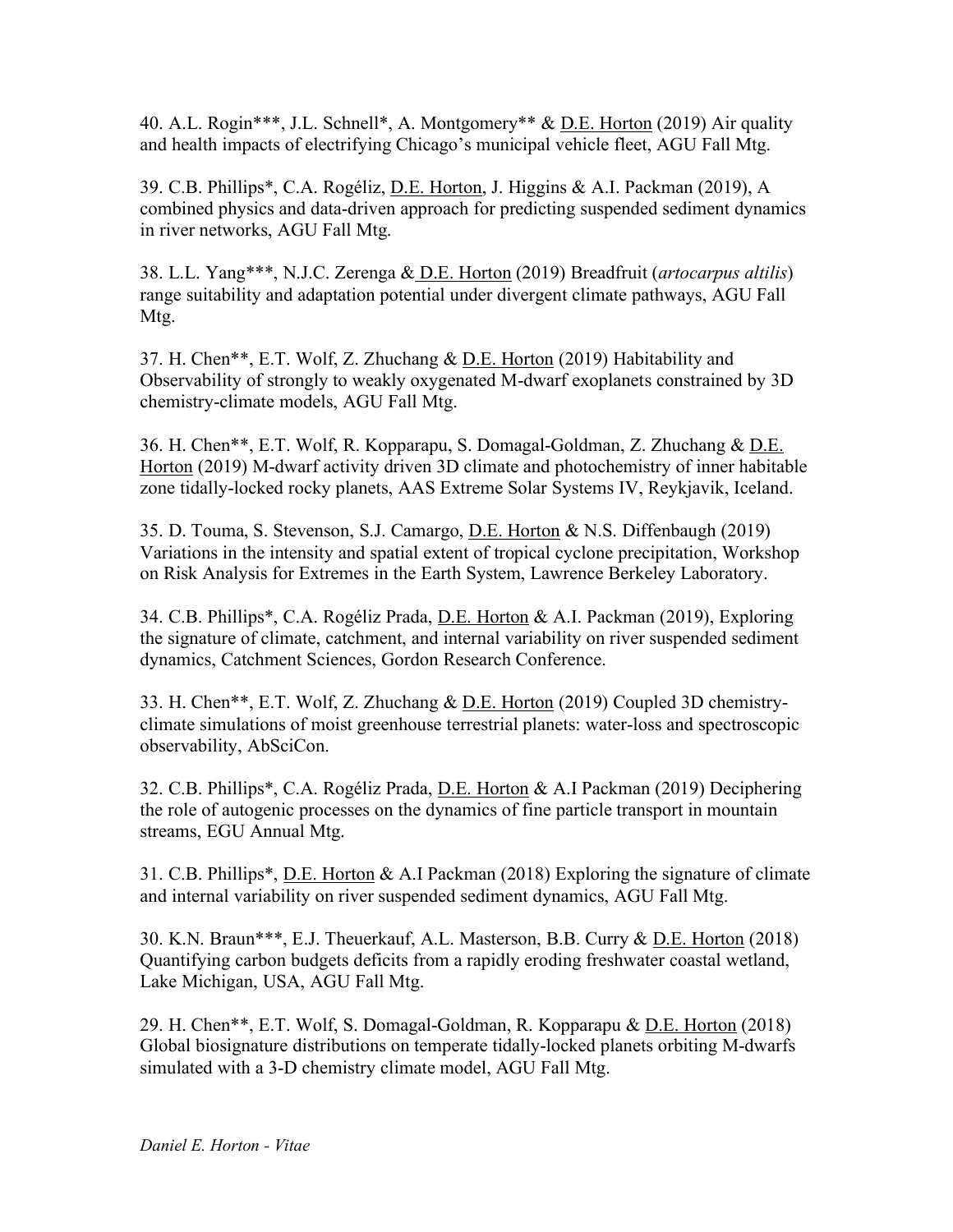28. D.R. Peters\*\*\*, J. Schnell\* & D.E. Horton (2018) Modeling public health impacts of air quality changes caused by electric vehicle adoption scenarios in the U.S. and China, AGU Fall Mtg.

27. J. Thompson\*\*, S. van der Lee, & <u>D.E. Horton</u> (2018) Analysis of very long-period noise at flexible-array stations in the North-American midcontinent, AGU Fall Mtg.

26. J. Schnell\*, V. Naik, L.W. Horowitz, F. Paulot, P. Ginoux, M. Zhao & D.E. Horton (2018) Air quality impacts from the electrification of light duty passenger vehicles in the United States, AGU Fall Mtg.

25. D. Touma, D.E. Horton, S. Camargo & N.S. Diffenbaugh (2018) Quantifying the historical intensity and spatial extent of extreme tropical cyclone precipitation, AGU Fall Mtg.

24. Y. Suo\*\* & D.E. Horton (2018) Drivers of seasonal variability of atmospheric stagnation features under anthropogenic forcing using a climate model ensemble (CMIP5), Northwestern University Computational Research Day.

23. H. Chen\*\* & <u>D.E. Horton</u> (2018) Modeled 3-D biosignatures from the stratosphere of Proxima Centauri b and M-dwarf planets, Northwestern University Computational Research Day.

22. C. Callahan\*\*\* & D.E. Horton (2018) Multi-index attribution of Beijing's 2013 airpocolypse, Northwestern University Computational Research Day.

21. K.N. Braun\*\*\*, E.J. Theuerkauf, A.L. Masterson & D.E. Horton (2018) Quantifying the annual carbon budget from a rapidly eroding coastal freshwater wetland using field and model data, GSA North-Central Annual Mtg.

20. H. Chen\*\* & D.E. Horton (2018) Modeled 3-D biosignatures from the stratosphere of Proxima Centauri b and M-dwarf planets, AAS Winter Mtg.

19. C. Callahan\*\*\*, D.E. Horton, N.S. Diffenbaugh (2017) Multi-index attribution of Beijing's 2013 airpocolypse, AGU Fall Mtg.

18. H. Chen\*\* & <u>D.E. Horton</u> (2017) The importance of volcanic sulfate aerosols on decadal-scale climate projections, Northwestern University Computational Research Day.

17. D.L. Swain, D. Singh, D.E. Horton, J.S. Mankin, T. Ballard, L.N. Thomas & N.S. Diffenbaugh (2016) Connections between the tropical Pacific Ocean, Arctic sea ice, and anomalous northeastern Pacific ridging, AGU Fall Mtg.

16. D. Singh, D.L. Swain, J.S. Mankin, D.E. Horton, L.N. Thomas, B. Rajaratnam & N.S. Diffenbaugh (2016) Recent amplification of the North American winter temperature dipole, AGU Fall Mtg.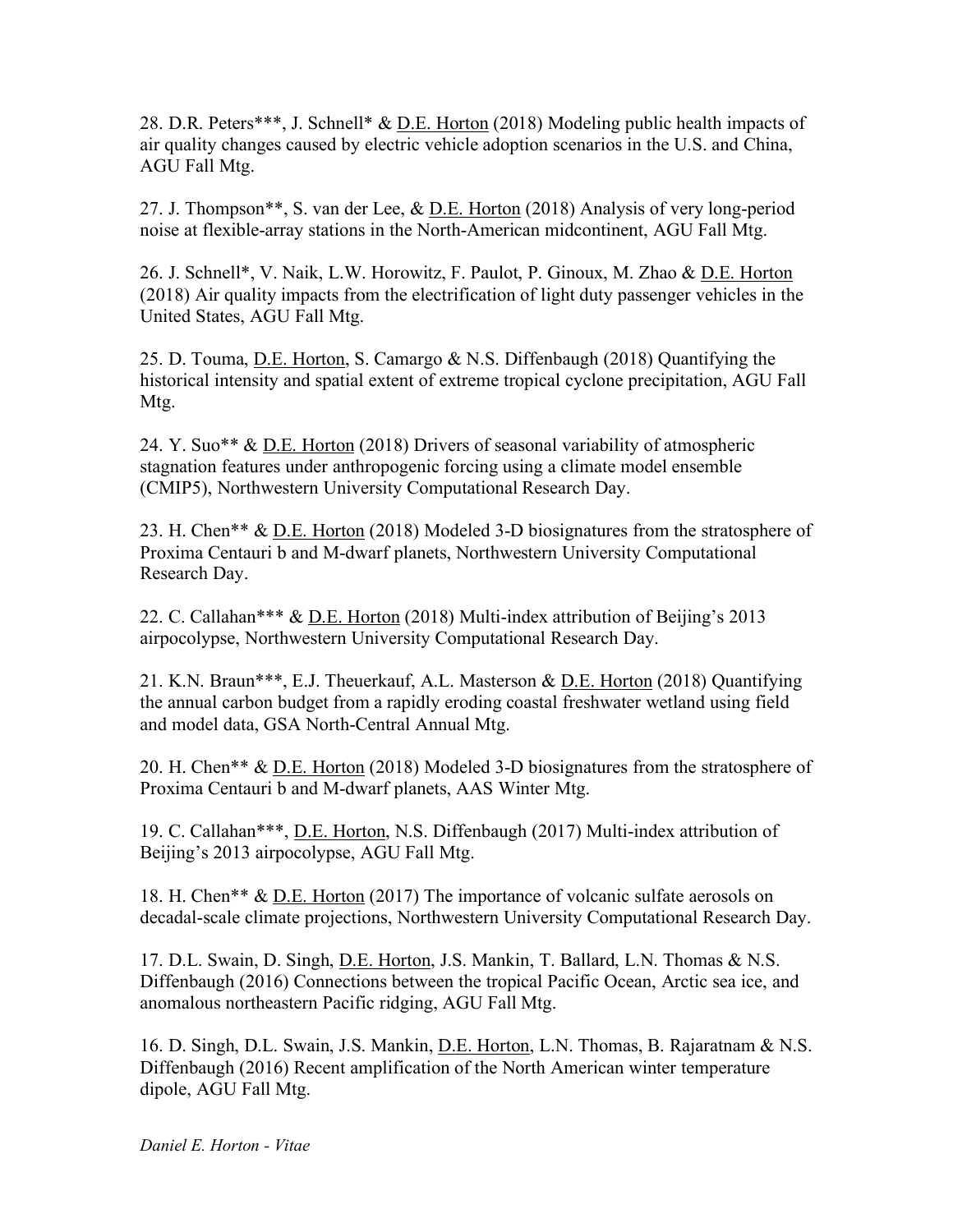15. C. Li, A.M. Michalak, E. Sinha, D.E. Horton & N.S. Diffenbaugh (2016) Joint bias correction of temperature and precipitation in climate model simulations, International Mtg. on Statistical Climatology.

14. D. Singh, D.L. Swain, J.S. Mankin, <u>D.E. Horton</u>, L.N. Thomas & N.S. Diffenbaugh (2016) Historical trends in the North American winter temperature dipole, associated atmospheric mechanisms and links to anthropogenic forcing, EGU General Assembly.

13. N.S. Diffenbaugh, D.E. Horton, D. Singh, D.L. Swain, D. Touma & J.S. Mankin (2015) Using atmospheric circulation patterns to detect and attribute changes in the risk of extreme climate events, AGU Fall Mtg.

12. D.L. Swain, D.E. Horton, D. Singh & N.S. Diffenbaugh (2015) Trends in persistent seasonal-scale atmospheric circulation patterns responsible for precipitation and temperature extremes in California, AGU Fall Mtg.

11. D. Singh, D.E. Horton & N.S. Diffenbaugh (2015) Influence of anthropogenic warming on extremes in the Indian summer monsoon using cluster analysis, AMS Annual Mtg.

10. J.P. Matthys\*, D.E. Horton & N.S. Diffenbaugh (2014) Meteorological influences on extreme duration  $PM<sub>2.5</sub>$  air pollution episodes, AGU Fall Mtg.

9. D. Singh, D.E. Horton & N.S. Diffenbaugh (2014) Understanding the dynamic and thermodynamic causes of historical trends in the intraseasonal variability of the south Asian summer monsoon, AGU Fall Mtg.

8. N.S. Diffenbaugh, B. Rajaratnam, A. Charland, M. Haugen, D.E. Horton, D. Singh, D.L. Swain & M. Tsiang (2014) Quantifying the influence of observed global warming on the probability of unprecedented extreme climate events, AGU Fall Mtg.

7. C. Li, A.M. Michalak, E. Sinha, D.E. Horton & N.S. Diffenbaugh (2014) Joint bias correction of temperature and precipitation in climate model simulations, AGU Fall Mtg.

6. S.H. Paull, D.E. Horton, N.S. Diffenbaugh & A.M. Kilpatrick (2014) Climate and immunity as drivers of interannual variability of human West Nile virus cases, ESA Annual Convention.

5. D.P. Lowry, D.E. Horton, C.J. Poulsen, T.H. Torsvik & D. Pollard (2013) Controls on ice sheet initiation during the Paleozoic, GSA Annual Mtg.

4. D.E. Ibarra, K. Maher, J.L. Oster, A.E. Egger, C.R. Harris, D.E. Horton & K.L. Weaver (2012) Comparing lake and soil records to climate model simulations of hydrologic conditions across the western U. S. at the LGM, AGU Fall Mtg.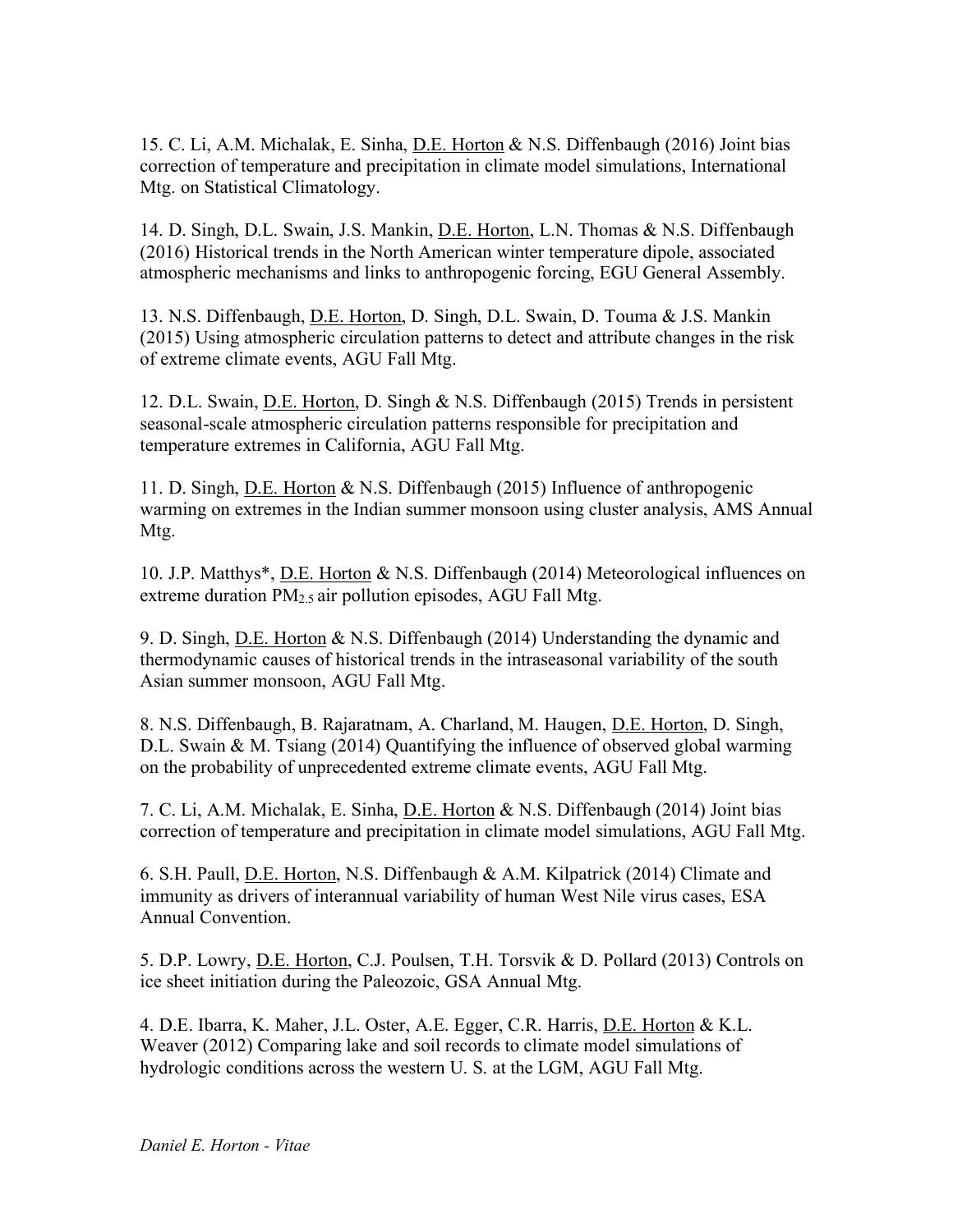3. I.P. Montañez, U. Brand, C.J. Poulsen & D.E. Horton (2011) Climate-forcing and feedbacks of the Late Paleozoic Ice Age, AGU Fall Mtg.

2. S.M. Bates, T.W. Lyons, I.P. Montañez, C.J. Poulsen & <u>D.E. Horton</u> (2011) Coupled conodont  $\delta^{18}O$ , phosphate, climate model, and stratigraphic perspectives on carboniferous cyclic deposits from mid-continent North America, AGU Fall Mtg.

1. C.J. Poulsen, D.E. Horton & D. Pollard (2007) Glacial-Interglacial climate change during the late Paleozoic: A climate modeling perspective, GSA Annual Mtg.

# • **PROFESSIONAL WORKSHOPS, SERVICE & AFFILITATIONS**

# **Workshops**

|    | 1. SAGE All-Hands Community Workshop, Argonne National Lab                         | 2020         |
|----|------------------------------------------------------------------------------------|--------------|
|    | 2. US CLIVAR Workshop on Large Ensembles, National Center for                      | 2019         |
|    | Atmospheric Research, Boulder, CO                                                  |              |
| 3. | Sustainable Urban Systems: Predictive, Interconnected, Resilient,                  | 2019         |
|    | and Evolving, Chicago, IL                                                          |              |
|    | 4. Urban Scale Processes and their Representation in High Spatial                  | 2019         |
|    | Resolution Earth System Models. Argonne National Lab                               |              |
|    | 5. Workshop on Climate Change Mitigation Health Co-Benefits,                       | 2019         |
|    | WHO & Wellcome Trust, London, UK                                                   |              |
|    | 6. Early Career Geoscience Faculty Workshop: Teaching, Research,                   | 2017         |
|    | and Managing Your Career, University of Maryland                                   |              |
|    |                                                                                    |              |
|    | <b>Service</b>                                                                     |              |
|    | 1. US CLIVAR Working Group on Large Ensembles Core Member                          | 2018-present |
|    | Provide guidance/steer development and use of Large "Initial-Condition"<br>$\circ$ |              |
|    | Earth System Model Ensembles for the international climate research                |              |
|    | community                                                                          |              |
|    | 2. Global Undergraduate Awards                                                     |              |
|    | Judge, Earth & Environmental Sciences<br>$\circ$                                   | 2019         |
|    | 3. American Geophysical Union                                                      |              |
|    | Judge, Outstanding Student Paper Awards, AGU Fall Mtg.<br>$\circ$                  | 2019         |
|    | Judge, Outstanding Student Paper Awards, AGU Fall Mtg.<br>$\circ$                  | 2017         |
|    | Session Co-Convener, AGU Fall Mtg.<br>$\circ$                                      | 2016         |
|    | Liaison, Outstanding Student Paper Awards, AGU Fall Mtg.<br>$\circ$                | 2016         |
|    | Judge, Outstanding Student Paper Awards, AGU Fall Mtg.<br>$\circ$                  | 2016         |
|    | Session Co-Convener, AGU Fall Mtg.<br>$\circ$                                      | 2015         |
|    | Liaison, Outstanding Student Paper Awards, AGU Fall Mtg.<br>$\circ$                | 2015         |
|    | Judge, Outstanding Student Paper Awards, AGU Fall Mtg.<br>$\circ$                  | 2015         |
|    | Judge, Outstanding Student Paper Awards, AGU Fall Mtg.<br>$\circ$                  | 2014         |

o Judge, Outstanding Student Paper Awards, AGU Fall Mtg. 2013

# **Affiliations**

1. American Geophysical Union (member since 2007)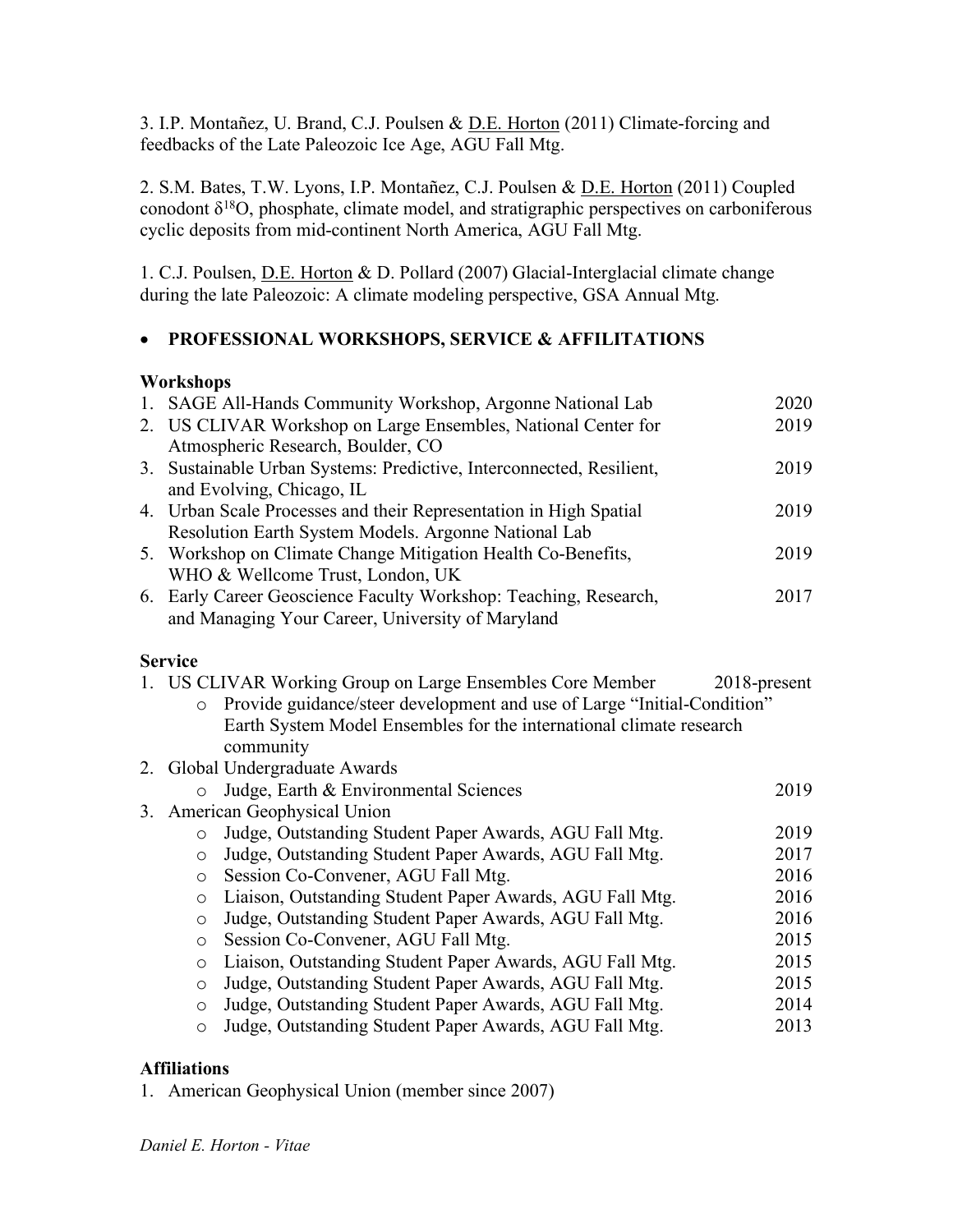2. The Geological Society of America (2007-2015)

### • **OTHER MATTERS RELATED TO RESEARCH AND PUBLICATION**

- 1. Op-Ed: D.J. Hillis, D.E Horton, R. Loureiro, K. Popendorf, C. Downs, R.E. Doel, T.P. Clement & A. Kobelski (2018) *YOU* Should Advocate for Science, *EOS*. 99, https://doi.org/10.1029/2018EO097137.
	- a. Op-ed based on 2017 Congressional Visit Day sponsored by AGU.
- 2. Original Artwork: D.E Horton (2018) Anthropocene, *Flint Magazine*, eds. B. Gaydos & M. Asshaq.
	- a. Flint Magazine is a multimedia magazine featuring the work of over 20 international contributors: artists, writers, filmmakers, and designers. Anthropocene: "Directions: Fill out form. Take outside. Place under rock. Forget." Custom etched poly-vinyl, guaranteed to live in the ground for millennia. Words / concept by Daniel Horton, Northwestern University.
- 3. Book Review: D.E Horton (2014) Review of "*Palaeozoic Climate Cycles: Their Evolutionary and Sedimentological Impact*" Geological Society London, Special Publications, 376, by A. Gąsiewicz & M. Słowakiewicz (eds), in *Geologos*, 20, 310- 311.

### • **TEACHING AND ADVISING**

#### **Courses Taught** (number enrolled)

|    | 1. Earth System Modeling – EARTH-343 (15)                            | F <sub>2</sub> 020 |
|----|----------------------------------------------------------------------|--------------------|
| 2. | Sustainability & Social Justice Writing Seminar $-$ EARTH-102 (15)   | SP2020             |
| 3. | Physics of Weather & Climate – EARTH 340 (30)                        | F <sub>2019</sub>  |
|    | 4. Earth System Modeling – EARTH-343 (10)                            | W2019              |
|    | 5. Advanced Topics in Atmospheric Science – EARTH-450 (6)            | W2019              |
| 6. | Sustainability & Social Justice Writing Seminar $-$ EARTH-102 (15)   | SP2018             |
| 7. | Physics of Weather & Climate – EARTH-340 (20 + 4 auditors)           | W2018              |
|    | 8. Sustainability & Social Justice Writing Seminar – EARTH-102 (15)  | SP2017             |
|    | a. Selected for Hewlett Diversity Curriculum Fellowship              |                    |
|    | 9. Earth System Modeling – EARTH-343 (13)                            | W2017              |
|    | 10. Sustainability & Social Justice Writing Seminar – EARTH-102 (16) | SP2016             |
|    | 11. Earth System Modeling – EARTH-343 (6)                            | SP2016             |
|    | <b>Postdoctoral Advisees / Mentees</b>                               |                    |
|    | 1. Dr. Ryan Harp                                                     | 2020-present       |
|    | a. ISEN Ubben Fellow                                                 |                    |
|    | 2. Dr. Jordan Schnell                                                |                    |
|    | a. ISEN Ubben Fellow                                                 | 2017-2020          |
|    | b. Now a Research Associate at CIRES, CU-Boulder                     |                    |
|    | 3. Dr. Irene Crisologo                                               |                    |
|    | a. NAISE Fellow                                                      | 2019-present       |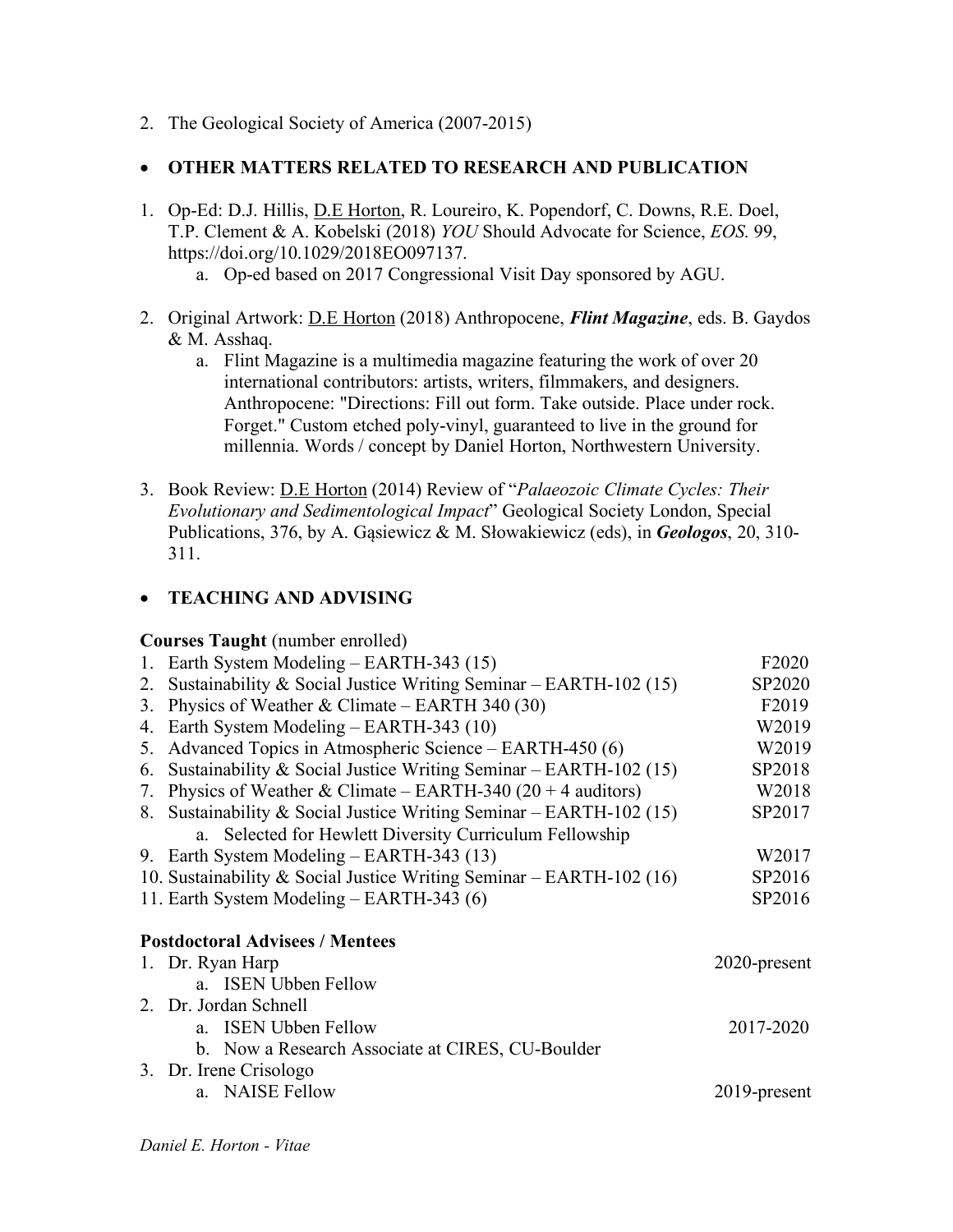| b. AGU Voices for Science                                                       | 2020-2021    |
|---------------------------------------------------------------------------------|--------------|
| 4. Dr. Colin Philips                                                            |              |
| a. Nature Conservancy NatureNet Fellow                                          | 2018-2020    |
| b. Now an Asst. Professor at Utah State, Dept. of Civil & Environmental Eng.    |              |
| Graduate Student Advisees / Mentees (* indicates primary research advisor)      |              |
| 1. Xiang Li, CEE Northwestern University                                        | 2020         |
| a. PhD Thesis Committee Member                                                  |              |
| 2. Chuxuan Li*, Northwestern University                                         | 2020-present |
| 3. Anastasia Montgomery*, Northwestern University                               | 2018-present |
| a. Ph.D. candidate                                                              |              |
| b. 2019 Air & Waste Management Assoc. - Lake Michigan Section Stephen H.        |              |
| Rothblatt scholarship winner                                                    |              |
| c. Selected AGU Congressional Visit Day                                         | 2019         |
| d. AGU Voices for Science Program                                               | 2020-2021    |
| 4. Howard Chen*, Northwestern University                                        | 2016-present |
| a. Ph.D. candidate                                                              |              |
| b. NASA FINESST Awardee                                                         | 2019         |
| i. Proposal: Habitability and observational prospects of rocky exoplanets       |              |
| evaluated with 3D chemistry-climate models<br>c. AGU OSPA                       | 2019         |
| <i>i.</i> Habitability and observability of strongly to weakly oxygenated M-    |              |
| dwarf exoplanets constrained by 3D chemistry-climate models                     |              |
| d. Thesis:                                                                      |              |
| i. Ch1 published in <i>Astrophysical Journal Letters</i> (2018)                 |              |
| ii. Ch2 published in The Astrophysical Journal (2019)                           |              |
| iii. Ch3 in 1 <sup>st</sup> revision at <i>Nature Astronomy</i>                 |              |
| 5. Yuxi Suo*, Northwestern University                                           | 2016-2018    |
| Master's student<br>a.                                                          |              |
| b. Thesis: Seasonal Air Stagnation in CMIP5                                     |              |
| 6. Jacoya Thompson, EPS Northwestern University                                 | 2017-2019    |
| Master's student<br>a.                                                          |              |
| b. Thesis: Analysis of very long-period noise at flexible-array stations in the |              |
| North American midcontinent                                                     |              |
| 7. Laura Larocca, EPS Northwestern University                                   | 2018-present |
| a. Preliminary Examination Committee Member                                     |              |
| b. PhD Committee Member                                                         |              |
| 8. Peter Gibson, University of New South Wales                                  |              |
| a. External PhD Thesis Examiner/Reader                                          | 2017         |
| 9. Ashley Gilliam, EPS Northwestern University                                  |              |
| a. PhD Thesis Committee Member                                                  | 2016         |
| <b>Undergraduate Advisees / Mentees</b>                                         |              |
| 1. Katherine Braun                                                              | 2017-2018    |
| Program in Environmental Sciences Honors<br>a.                                  |              |
| b. Program in Environmental Sciences Best Thesis 2018                           |              |
|                                                                                 |              |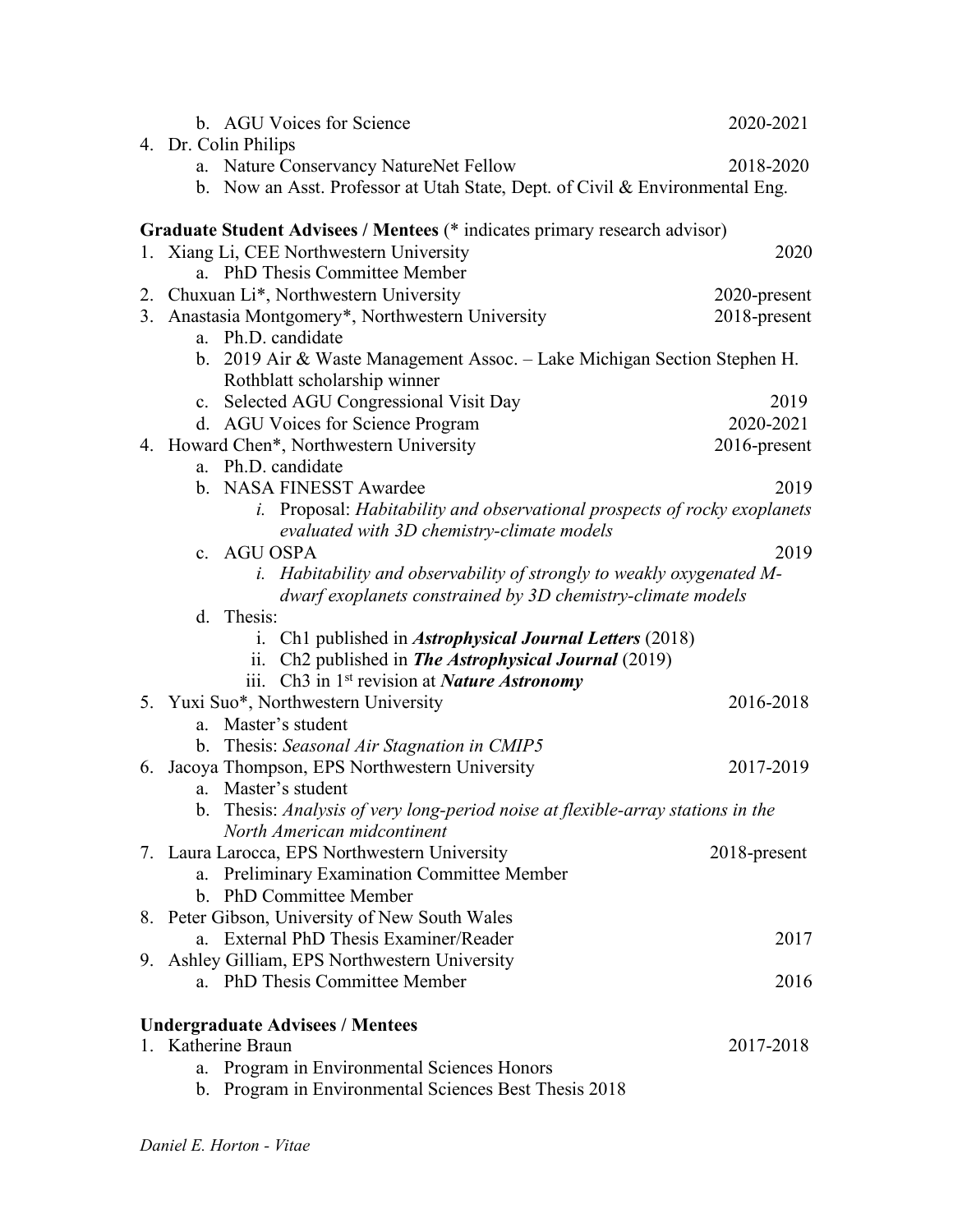| c. Honors Thesis: Quantifying the annual carbon budget from a rapidly eroding        |                   |
|--------------------------------------------------------------------------------------|-------------------|
| freshwater coastal wetland using field and model data                                |                   |
| Global Undergraduate Awards Earth & Environmental Science Highly<br>1.               |                   |
| Commended and USA & Canada Regional Winner                                           |                   |
| ii. Published in <i>Scientific Reports</i> (2019) and <i>Wetlands</i> (2020)         |                   |
| d. Northwestern Academic Year URG awardee                                            |                   |
| e. Northwestern Conference Travel Grant awardee                                      |                   |
| 2. Christopher Callahan                                                              | 2017-2018         |
| a. Program in Environmental Sciences Honors                                          |                   |
| b. Program in Environmental Sciences Best Thesis 2018                                |                   |
| c. Honors Thesis: Multi-index attribution of extreme winter air quality in           |                   |
| Beijing, China                                                                       |                   |
| i. Published in <b>Journal of Geophysical Research</b> $-A$ <b>tmospheres</b> (2019) |                   |
| d. Northwestern SURG awardee                                                         |                   |
| e. Weinberg Conference Presentation Grant awardee                                    |                   |
| 3. Daniel Peters                                                                     | 2018-2019         |
| Program in Environmental Sciences Honors<br>a.                                       |                   |
| b. Program in Environmental Sciences Best Thesis 2019                                |                   |
| c. Honors Thesis: Public Health and Climate Co-Benefits of US Vehicle                |                   |
| <b>Electrification Scenarios</b>                                                     |                   |
| Submitted to <b>GeoHealth</b> (in $2nd$ review)<br>$\mathbf{i}$ .                    |                   |
| d. Weinberg SURG awardee                                                             |                   |
| e. Northwestern Conference Travel Grant awardee                                      |                   |
| Phi Beta Kappa<br>f.                                                                 |                   |
| 4. Spencer Weiser                                                                    | W2017-2019        |
| a. Phi Beta Kappa (junior year)                                                      |                   |
| b. Northwestern SURG awardee                                                         |                   |
| c. Marshall & Rhodes nominee                                                         |                   |
| 5. Lucy Yang                                                                         | F2017-2020        |
| Program in Environmental Sciences Honors<br>a.                                       |                   |
| b. Program in Environmental Sciences Best Thesis 2020                                |                   |
| c. Northwestern SURG awardee                                                         |                   |
| d. Phi Beta Kappa (junior year)                                                      |                   |
| Marshal, Rhodes & Fulbright nominee<br>e.                                            | 2020              |
| i. Fulbright semifinalist                                                            |                   |
| Honors Thesis: Breadfruit (Artocarpus altilis) Adaptation Potential Under<br>f.      |                   |
| Divergent Climate Pathways                                                           |                   |
| Weinberg Conference Presentation Grant awardee<br>g.                                 |                   |
| 6. Pooya Shams                                                                       | F <sub>2017</sub> |
| 7. Kjetil Oddens                                                                     | SU2018            |
| Summer Internship Grant Program<br>a.                                                |                   |
| 8. Cassia Cai                                                                        | F2018-present     |
| a. Northwestern SURG awardee                                                         |                   |
| b. WHOI summer fellow 2020                                                           |                   |
| 9. Amy Rogin                                                                         | W2019-2020        |
| Program in Environmental Sciences Honors<br>a.                                       |                   |
|                                                                                      |                   |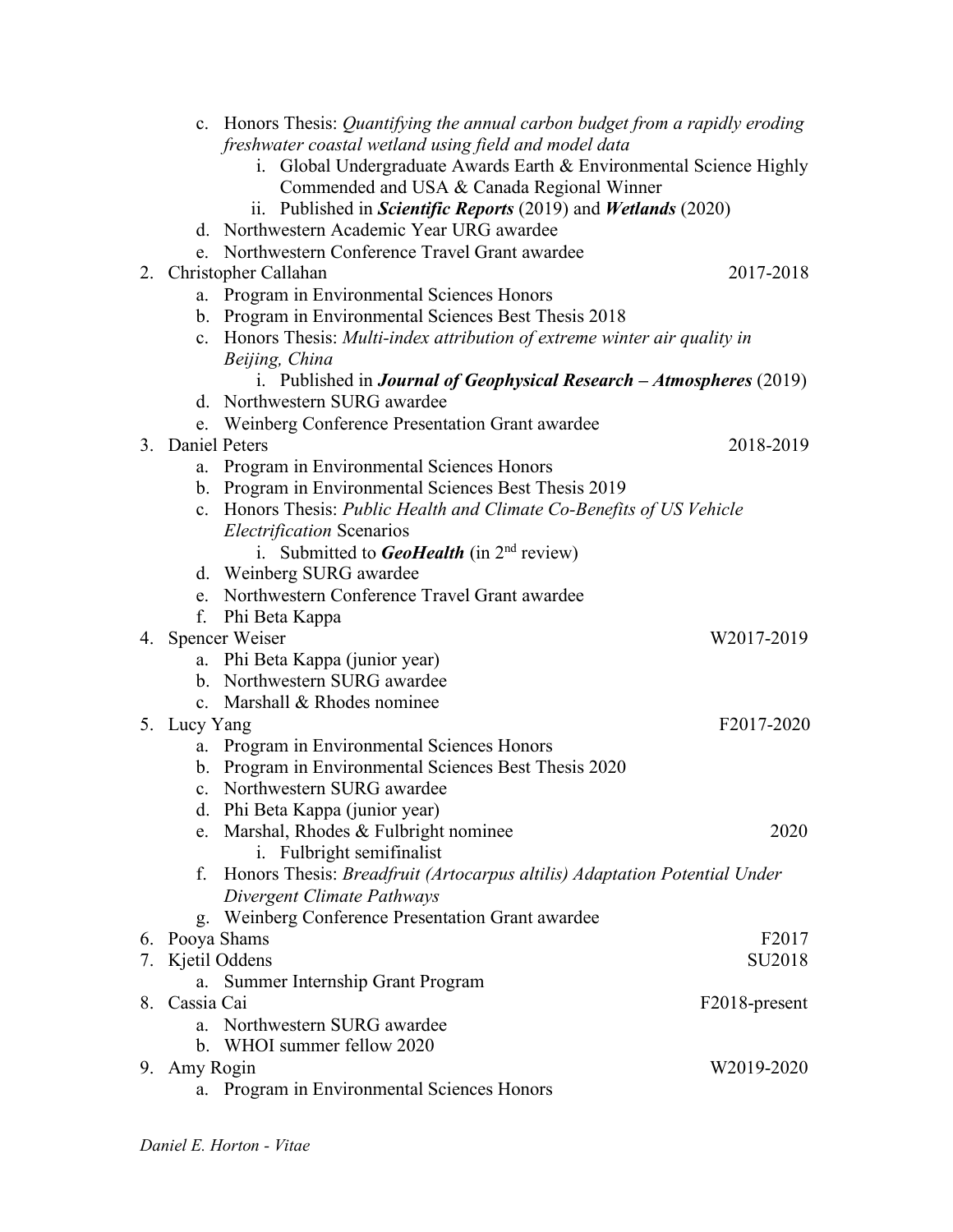|           |                | b. Program in Environmental Sciences Best Thesis 2020                                                      |                    |
|-----------|----------------|------------------------------------------------------------------------------------------------------------|--------------------|
|           |                | c. Weinberg SURG awardee                                                                                   |                    |
|           |                | d. Phi Beta Kappa (junior year)<br>e. Fulbright nominee                                                    | 2020               |
|           |                | i. Semifinalist                                                                                            |                    |
|           | f.             | Honors Thesis: Air Quality and Health Impacts of Electrifying Chicago's<br>Municipal Vehicle Fleet         |                    |
|           |                | g. Weinberg Conference Presentation Grant awardee                                                          |                    |
|           |                | h. Northwestern Conference Presentation Grant awardee                                                      |                    |
|           |                | 10. Daniel Goldstein                                                                                       | SU2019-2020        |
|           |                | a. Program in Environmental Sciences Honors                                                                |                    |
|           |                | b. Weinberg SURG awardee                                                                                   |                    |
|           |                | c. Honors Thesis: Consumer-Targeted Electric v. Internal Combustion Vehicle<br><b>Emissions Calculator</b> |                    |
|           |                | 11. Charles Stanier                                                                                        | SU <sub>2019</sub> |
|           |                | a. Weinberg URAP                                                                                           |                    |
|           |                | 12. Grace Hauser                                                                                           | F2019-             |
|           |                | 13. Aristana Scourtas                                                                                      | F2019-             |
|           |                | a. NAISE summer intern fellowship                                                                          |                    |
|           |                | 14. Christina Carty                                                                                        | W2020-             |
|           |                | a. Weinberg SURG awardee                                                                                   |                    |
|           |                | 15. Regan Cronk                                                                                            | W2020-             |
|           |                | a. Weinberg SURG awardee                                                                                   |                    |
|           |                | 16. Maxime Visa                                                                                            | SP2020-            |
|           |                | a. Northwestern SURG awardee                                                                               |                    |
|           | 17. Rachel Fry |                                                                                                            | <b>SU2020</b>      |
|           |                | a. CIERA REU                                                                                               |                    |
|           |                | High School Advisees / Mentees (* indicates primary research advisor)                                      |                    |
|           |                | 1. Karthik Sriniyasan                                                                                      | SU2019-2020        |
| $\bullet$ |                | DEPARTMENT, COLLEGE, AND UNIVERSITY SERVICE                                                                |                    |
|           |                | <b>Department Service</b>                                                                                  |                    |
|           |                | 1. EPS Director of Undergraduate Studies                                                                   | 2019-present       |
|           |                | 2. Geodynamics Faculty Search Committee Member                                                             | 2016-2017          |
|           |                | 3. Geophysics Faculty Search Committee Member                                                              | 2019-2020          |
|           |                |                                                                                                            |                    |
|           |                | <b>College Service</b>                                                                                     |                    |
|           |                | 1. Program in Environmental Sciences Advisory Committee Member                                             | 2016-present       |
|           |                | <b>University Service</b>                                                                                  |                    |
|           |                | 1. Faculty Affiliations                                                                                    |                    |
|           |                | a. Center for Interdisciplinary Exploration and Research in Astrophysics                                   |                    |
|           |                | b. Institute for Sustainability and Energy at Northwestern                                                 |                    |
|           |                | c. Finite Earth Strategic Theme Faculty Group                                                              |                    |